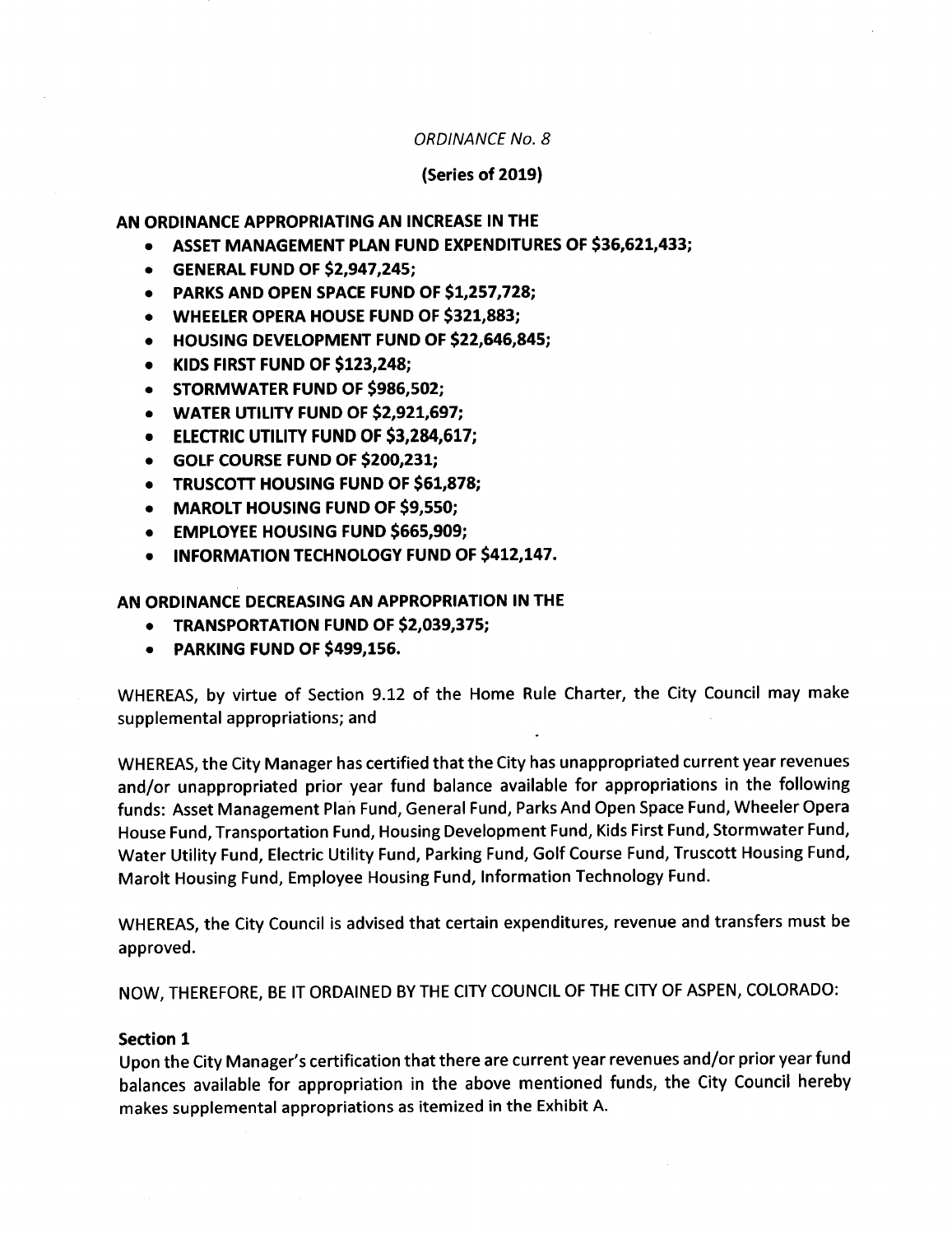# Section 2

If any section, subdivision, sentence, clause, phrase, or portion of this ordinance is for any reason invalid or unconstitutional by any court or competent jurisdiction, such portion shall be deemed <sup>a</sup> separate, distinct and independent provision and such holding shall not affect the validity of the remaining portion thereof.

INTRODUCED, READ, APPROVED AND ORDERED PUBLISHED AND/OR POSTED ON FIRST READING on the 22nd day of April, 2019.

A public hearing on the ordinance shall be held on the 13th day of May, 2019, in the City Council Chambers, City Hall, Aspen, Colorado.

ATTEST:

Linda Manning, City Clerk Steven Skadron, Mayor

FINALLY ADOPTED AFTER PUBLIC HEARING on the 13th day of May, 2019.

ATTEST: Linda Manning, City Clerk Steven Skadrdn, Mayor

Approved as to Form:

mes R. True, City Attorney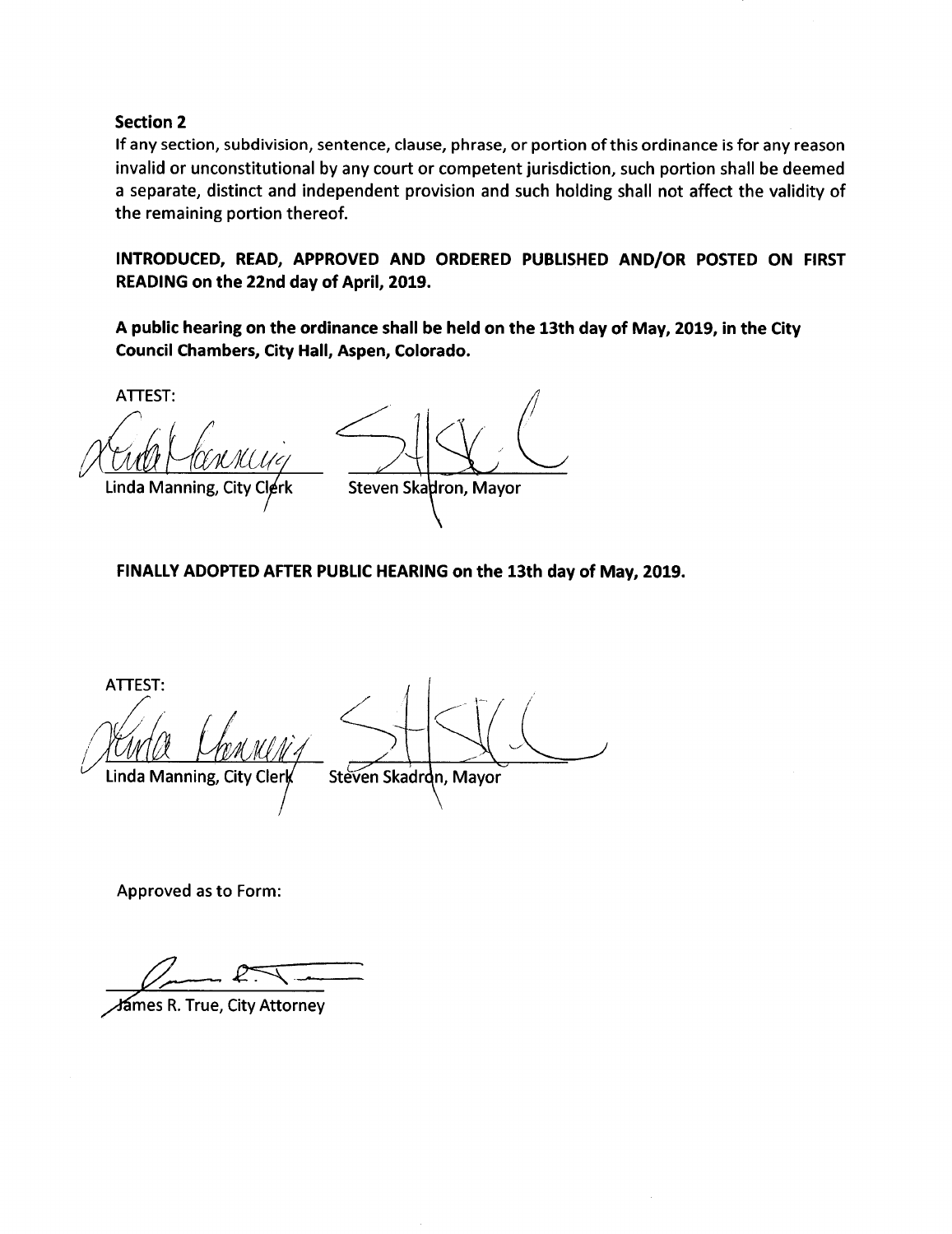#### TOTAL CITY OF ASPEN 2019 APPROPRIATIONS BY FUND

|                                                                             | *Projected<br>Opening    | Total 2019<br>Revenue       | Revenue         | 2019 Amended                | Total 2019<br><b>Expenditure</b> | <b>Expense</b>           | 2019 Amended                | 2019 Ending            |
|-----------------------------------------------------------------------------|--------------------------|-----------------------------|-----------------|-----------------------------|----------------------------------|--------------------------|-----------------------------|------------------------|
| <b>Fund Name</b>                                                            | <b>Balance</b>           | <b>Budget</b>               | Supplemental #1 | Revenue Budget              | Budget                           | Supplemental #1          | <b>Exp Budget</b>           | Balance                |
| <b>General Governmental Fund</b>                                            |                          |                             |                 |                             |                                  |                          |                             |                        |
| 001 - General Fund                                                          | \$17,079,391             | \$36,070,360                | \$71,000        | \$36,141,360                | \$35,827,190                     | \$2,947,245              | \$38,774,435                | \$14,446,316           |
| Subtotal General Gov't Funds                                                | \$17,079,391             | \$36,070,360                | \$71,000        | \$36,141,360                | \$35,827,190                     | \$2,947,245              | \$38,774,435                | \$14,446,316           |
| Special Revenue Governmental Funds                                          |                          |                             |                 |                             |                                  |                          |                             |                        |
| 100 - Parks and Open Space Fund                                             | \$8,699,580              | \$12,972,200                | \$165,000       | \$13,137,200                | \$15,076,710                     | \$1,257,728              | \$16,334,438                | \$5,502,342            |
| 120 - Wheeler Opera House Fund                                              | \$30,945,680             | \$5,753,240                 | \$0             | \$5,753,240                 | \$6,834,290                      | \$321,883                | \$7,156,173                 | \$29,542,747           |
| 130 - Tourism Promotion Fund                                                | \$113,804                | \$2,893,180                 | \$0             | \$2,893,180                 | \$2,891,430                      | \$0                      | \$2,891,430                 | \$115,554              |
| 131 - Public Education Fund                                                 | \$2,469                  | \$2,898,100                 | \$0             | \$2,898,100                 | \$2,898,100                      | \$0                      | \$2,898,100                 | \$2,469                |
| 132 - REMP Fund                                                             | \$5,195,660              | \$902,030                   | \$0             | \$902,030                   | \$1,480,000                      | SO.                      | \$1,480,000                 | \$4,617,690            |
| 141 - Transportation Fund                                                   | \$6,640,536              | \$6,990,730                 | (51,644,000)    | \$5,346,730                 | \$9,449,460                      | (52,039,375)             | \$7,410,085                 | \$4,577,181            |
| 150 - Housing Development Fund                                              | \$54,258,346             | \$10,065,520                | \$0             | \$10,065,520                | \$7,593,310                      | \$22,646,845             | \$30,240,155                | \$34,083,711           |
| 152 - Kids First Fund                                                       | \$5,888,258              | \$2,243,640                 | \$0             | \$2,243,640                 | \$2,139,330                      | \$123,248                | \$2,262,578                 | \$5,869,320            |
| 160 - Stormwater Fund                                                       | \$1,898,597              | \$1,334,850                 | \$28,500        | \$1,363,350                 | \$1,712,710                      | \$986,502                | \$2,699,212                 | \$562,735              |
| Subtotal Special Revenue Funds                                              | \$113,642,929            | \$46,053,490                | (\$1,450,500]   | \$44,602,990                | \$50,075,340                     | \$23,296,831             | \$73,372,171                | \$84,873,748           |
| Debt Service Governmental Fund                                              |                          |                             |                 |                             |                                  |                          |                             |                        |
| 250 - Debt Service Fund                                                     | \$317,441                | \$6,419,210                 | \$0             | \$6,419,210                 | \$6,413,140                      | \$0                      | \$6,413,140                 | \$323,511              |
| <b>Subtotal Debt Service Fund</b>                                           | \$317,441                | \$6,419,210                 | \$0             | \$6,419,210                 | \$6,413,140                      | 50                       | \$6,413,140                 | \$323,511              |
| Capital Projects Governmental Funds                                         |                          |                             |                 |                             |                                  |                          |                             |                        |
| 000 - Asset Management Plan Fund                                            | \$26,261,786             | \$32,601,630                | \$30,637,100    | \$63,238,730                | \$14,881,350                     | \$36,621,433             | \$51,502,783                | \$37,997,733           |
| Subtotal Capital Fund                                                       | \$26,261,786             | \$32,601,630                | \$30,637,100    | \$63,238,730                | \$14,881,350                     | \$36,621,433             | \$51,502,783                | \$37,997,733           |
| <b>Enterprise Proprietary Funds</b>                                         |                          |                             |                 |                             |                                  |                          |                             |                        |
| 421 - Water Utility Fund                                                    | \$8,044,863              | \$9,158,060                 | \$175,720       | \$9,333,780                 | \$9,955,470                      | \$2,921,697              | \$12,877,167                | \$4,501,476            |
| 431 - Electric Utility Fund                                                 | \$3,307,833              | \$10,586,263                | \$2,150,000     | \$12,736,263                | \$10,993,350                     | \$3,284,617              | \$14,277,967                | \$1,766,129            |
| 451 - Parking Fund                                                          | \$6,283,709              | \$4,831,750                 | \$0             | \$4,831,750                 | \$5,599,380                      | (\$499,156)              | \$5,100,224                 | \$6,015,235            |
| 471 - Golf Course Fund                                                      | \$1,008,718              | \$2,439,050                 | \$0             | \$2,439,050                 | \$2,926,140                      | \$200,231                | \$3,126,371                 | \$321,397              |
| 491 - Truscott I Housing Fund                                               | \$632,990                | \$2,254,470                 | \$0             | \$2,254,470                 | \$2,346,220                      | \$61,878                 | \$2,408,098                 | \$479,362              |
| 492 - Marolt Housing Fund                                                   | \$1,411,326              | \$1,312,914                 | \$0             | \$1,312,914                 | \$968,850                        | \$9,550                  | \$978,400                   | \$1,745,840            |
| <b>Subtotal Enterprise Funds</b>                                            | \$20,689,439             | \$30,582,507                | \$2,325,720     | \$32,908,227                | \$32,789,410                     | \$5,978,817              | \$38,768,227                | \$14,829,439           |
| <b>Internal Proprietary Funds</b>                                           |                          |                             |                 |                             |                                  |                          |                             |                        |
| 501 - Employee Benefits Fund                                                | \$4,379,201              | \$5,502,640                 | \$0             | \$5,502,640                 | \$5,661,360                      | \$0                      | \$5,661,360                 | \$4,220,481            |
| 505 - Employee Housing Fund                                                 | \$2,061,656              | \$2,453,510                 | \$24,300        | \$2,477,810                 | \$3,081,980                      | \$665,909                | \$3,747,889                 | \$791,577<br>\$606,961 |
| 510 - Information Technology Fund<br><b>Subtotal Internal Service Funds</b> | \$961,633<br>\$7,402,490 | \$2,063,990<br>\$10,020,140 | \$0<br>\$24,300 | \$2,063,990<br>\$10,044,440 | \$2,006,515<br>\$10,749,855      | \$412,147<br>\$1,078,056 | \$2,418,662<br>\$11,827,911 | \$5,619,019            |
| <b>ALL FUNDS</b>                                                            | \$185,393,477            | \$161,747,337               | \$31,607,620    | \$193,354,957               | \$150,736,285                    | \$69,922,382             | \$220,658,667               | \$158,089,767          |
| <b>Less Interfund Transfers</b>                                             |                          | \$30,318,290                | (51,342,530)    | \$28,975,760                | \$30,318,290                     | (51,342,530)             | \$28,975,760                |                        |
| <b>NET APPROPRIATIONS</b>                                                   | \$185,393,477            | \$131,429,047               | \$32,950,150    | \$164,379,197               | \$120,417,995                    | \$71,264,912             | \$191,682,907               | \$158,089,767          |

Projected Opening Balance- numbers are still being finalized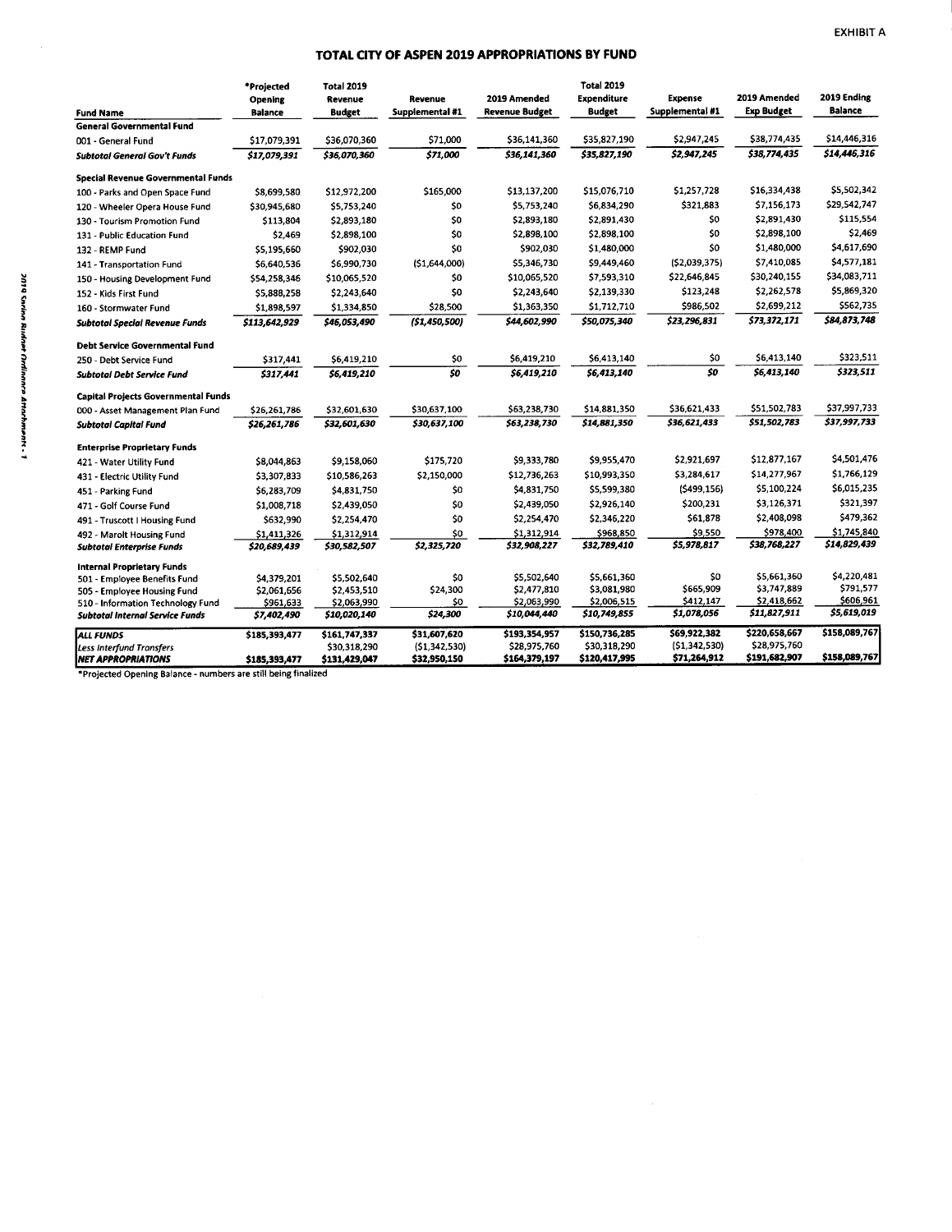2019 Spring Supplemental **Exhibit B** and Contact Supplemental Exhibit B and Contact Supplemental Exhibit B and Contact Supplemental Exhibit B and Contact Supplemental Exhibit B and Contact Supplemental Exhibit B and Contac New Requests

| <b>Request Title</b>                                      | <b>Request</b> | <b>Justification</b>                                                                                                                                                                                                                                                                                                                                                                                                                                                                                                                                                                                                                                                                                                                                                                                                                                                                                                                                                                                                                                                                                                                                                                                                                                                                                                                                                                                                                                                                                                                                                                      |
|-----------------------------------------------------------|----------------|-------------------------------------------------------------------------------------------------------------------------------------------------------------------------------------------------------------------------------------------------------------------------------------------------------------------------------------------------------------------------------------------------------------------------------------------------------------------------------------------------------------------------------------------------------------------------------------------------------------------------------------------------------------------------------------------------------------------------------------------------------------------------------------------------------------------------------------------------------------------------------------------------------------------------------------------------------------------------------------------------------------------------------------------------------------------------------------------------------------------------------------------------------------------------------------------------------------------------------------------------------------------------------------------------------------------------------------------------------------------------------------------------------------------------------------------------------------------------------------------------------------------------------------------------------------------------------------------|
| 000 - Asset Management Plan Fund; Engineering             |                |                                                                                                                                                                                                                                                                                                                                                                                                                                                                                                                                                                                                                                                                                                                                                                                                                                                                                                                                                                                                                                                                                                                                                                                                                                                                                                                                                                                                                                                                                                                                                                                           |
| Critical Pedestrian<br><b>Connection - Bleeker Street</b> |                | \$126,500 A sidewalk connection on the south side of Bleeker Street between Garmisch Street and Aspen Street<br>that will connect the Yellow Brick building to joining sidewalks. This includes three ADA ramps, 8 tree<br>relocations, a light relocation and designing/investigating the second phase that would connect the<br>walk to the Red Brick building. Council indicated during the January 8th Work Session that Bleeker<br>Street should be a priority. One-time.                                                                                                                                                                                                                                                                                                                                                                                                                                                                                                                                                                                                                                                                                                                                                                                                                                                                                                                                                                                                                                                                                                            |
|                                                           | \$126,500      |                                                                                                                                                                                                                                                                                                                                                                                                                                                                                                                                                                                                                                                                                                                                                                                                                                                                                                                                                                                                                                                                                                                                                                                                                                                                                                                                                                                                                                                                                                                                                                                           |
| 001 - General Fund; Human Resources                       |                |                                                                                                                                                                                                                                                                                                                                                                                                                                                                                                                                                                                                                                                                                                                                                                                                                                                                                                                                                                                                                                                                                                                                                                                                                                                                                                                                                                                                                                                                                                                                                                                           |
| <b>Recruiting Resources</b>                               |                | \$22,600 HR is requesting additional funding to cover web-based recruitment and social media costs, both of<br>which have been previously covered through City Manager's Central Sayings. HR is also requesting<br>additional costs to cover fees associated with the increased number of background checks that need<br>to completed for new hires. Changing workforce demographics and technology have shifted how we<br>search for applicants and how applicants find our open positions, along with a near record low<br>unemployment rate (3.9% nationally). According to a recent report from ICMA, 62% of applicants use<br>online job boards to find new job opportunities, with the top three online job boards for local<br>government being Indeed, Governmentjobs & LinkedIn (all used by HR). HR is also actively reaching<br>out to passive candidates though Linkedin, etc. The current HR recruitment budget only captures the<br>standard recruitment package focused on newspaper ad costs. Having recently moved away form<br>Oracle consultants for technology assistance related to our web based performance evaluation and<br>recruitment system (Taleo), HR uncovered Recruiting Dash as a cost effective consultant who<br>specializes in Taleo. HR averages 3 tickets a month which reinforces the need to continue services<br>with technology related to Recruiting Dash. If the Taleo recruitment system has a technical issue it<br>prohibits applicants from applying. This support systems helps HR maintain a seamless applicant<br>experience. Ongoing. |
| <b>Employee Assistance</b><br>Program                     |                | \$13,000 The City's Employee Assistance Program (EAP) provides behavioral health services for our city<br>employees and dependents. Recently, HR increased the amount of counseling sessions from 5 to 8 as<br>a pilot program and covered the expenses through its carry forward savings and thereafter through                                                                                                                                                                                                                                                                                                                                                                                                                                                                                                                                                                                                                                                                                                                                                                                                                                                                                                                                                                                                                                                                                                                                                                                                                                                                          |

central savings. In our past city- wide surveys, employees have consistently validated their appreciation of this benefit while on the HDHP (health) plan. The employee feedback and metrics support maintaining the benefit long term. CoA utilization is the highest amongst the large employers in the Valley. Moreover, the CoA is above the benchmark data of 95 visits annually, and the CoA is at 128.5 annually. For this current year, TRIAD is predicting above threshold usage of approximately 161.5 sessions. The HR department continues to support employee's and their families mental health wellbeing as <sup>a</sup> benefit through innovative approaches such as this one. Larger employers have begun moving from <sup>5</sup> to 8 visits based on our successful model. This funding request fill the gap for funding in moving from 5 visits to 8 visits. Ongoing.

\$35,600 001- General Fund; Mayor and Council City Manager Executive  $$43,000$  The City of Aspen is seeking proposals for recruitment services from qualified executive services to<br>Search Firm assist City Council and Mayor in the national selection of a new City Manage assist City Council and Mayor in the national selection of a new City Manager. This process includes but is not limited to meeting with City Council and key stakeholder groups as necessary to facilitate the development of a comprehensive candidate profile along with extensive and thorough recruitment and selection activities. Specifically, the scope of work includes: development of <sup>a</sup> communication plan, advertising& marketing, candidate pool development, reviewal of candidates, coordination and completion of the interview processes, providing progress Reports& timelines, reference and background checks, defining evaluation/selection criteria, and negotiations & followup. Lastly, the \$8,000 is included as travel expenses for finalists. One-time.

\$43,000

2019 Spring Budget Ordinance Attachments- 2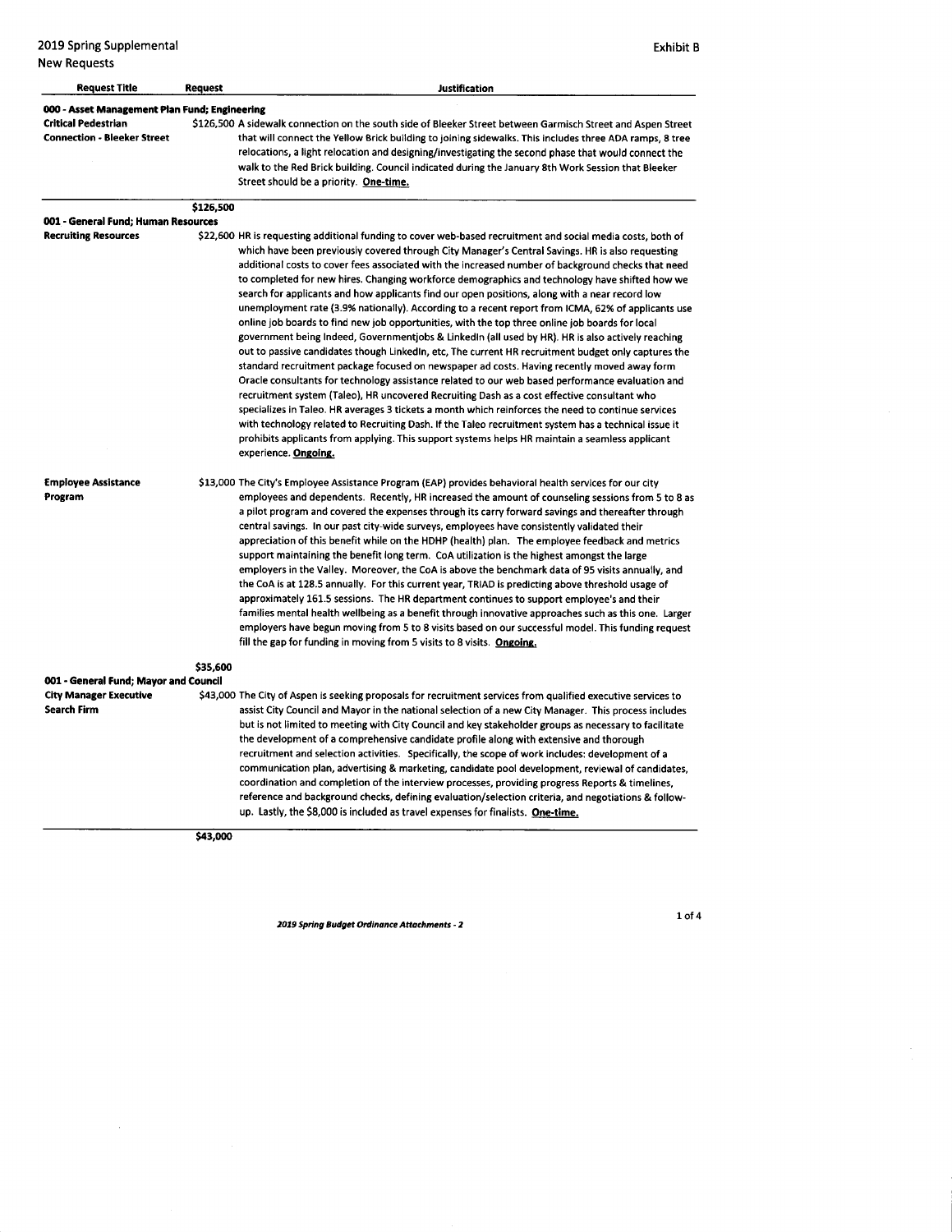2019 Spring Supplemental **Exhibit B** New Requests

| <b>Request Title</b>                                                            | Request   | <b>Justification</b>                                                                                                                                                                                                                                                                                                                                                                                                                                                                                                                                                                                                                                                                                                                                                                                                                                                                                                                                                                                                                                                                   |
|---------------------------------------------------------------------------------|-----------|----------------------------------------------------------------------------------------------------------------------------------------------------------------------------------------------------------------------------------------------------------------------------------------------------------------------------------------------------------------------------------------------------------------------------------------------------------------------------------------------------------------------------------------------------------------------------------------------------------------------------------------------------------------------------------------------------------------------------------------------------------------------------------------------------------------------------------------------------------------------------------------------------------------------------------------------------------------------------------------------------------------------------------------------------------------------------------------|
| 001 - General Fund; Community Development - Planning / Building                 |           |                                                                                                                                                                                                                                                                                                                                                                                                                                                                                                                                                                                                                                                                                                                                                                                                                                                                                                                                                                                                                                                                                        |
| <b>Wireless Facilities Design</b><br><b>Guidelines and Public</b><br>Outreach   |           | \$75,000 Staff requests additional funds to ensure the City has robust requirements and design guidelines for<br>new wireless infrastructure. This is in response to the changed rules from the state and federal<br>governments regarding wireless facilities. A design guidelines document will provide detailed<br>construction, location, and aesthetic requirements for all wireless deployments in the right-of-way.<br>Additional work on requirements for private properties relating location, heights, and design are also<br>anticipated to be part of this work. Some changes to internal processes to coordinate right-of-way<br>and building permits with the master license agreements is also needed and would be supported by<br>this work. Finally, community engagement on this topic is proposed. The funds will enable staff to<br>provide information to the community about the changed local regulations in response to state and<br>federal rules, as well as provide an opportunity for the community to weigh in on other changes they<br>desire. One-Time. |
|                                                                                 | \$75,000  |                                                                                                                                                                                                                                                                                                                                                                                                                                                                                                                                                                                                                                                                                                                                                                                                                                                                                                                                                                                                                                                                                        |
| 001 - General Fund; Asset Management                                            |           |                                                                                                                                                                                                                                                                                                                                                                                                                                                                                                                                                                                                                                                                                                                                                                                                                                                                                                                                                                                                                                                                                        |
| <b>Interim Office Space</b>                                                     |           | \$109,100 The City of Aspen Office Shuffle - This request is to fund the operating costs for the Obermeyer office<br>space: lease is \$74,000, cleaning services is \$11,000, internet and utilities is 11,300 and other services<br>is \$12,800 for a total of \$109,100 in operational costs for the office space. Background: Asset<br>Management Department took over the APD Obermeyer office space after APD moved into the new<br>APD facility. Environmental Health moved into the office spaces in the Old Powerhouse building after<br>Asset Management moved into the Obermeyer space. This funding is needed until the new City<br>offices are constructed and Asset Management can move in. Ongoing.                                                                                                                                                                                                                                                                                                                                                                      |
|                                                                                 | \$109,100 |                                                                                                                                                                                                                                                                                                                                                                                                                                                                                                                                                                                                                                                                                                                                                                                                                                                                                                                                                                                                                                                                                        |
| 001 - General Fund; Police                                                      |           |                                                                                                                                                                                                                                                                                                                                                                                                                                                                                                                                                                                                                                                                                                                                                                                                                                                                                                                                                                                                                                                                                        |
| <b>Juvenile Fund Donation</b>                                                   |           | \$2,000 Net Zero Impact: A donation by the Locher and & Ziff family towards our Juvenile Fund. This money<br>helps to support police department efforts with local kids, such as Picnic in the park, bike rodeo and<br>other outreach and activities we do for the kids in our community. One-time.                                                                                                                                                                                                                                                                                                                                                                                                                                                                                                                                                                                                                                                                                                                                                                                    |
|                                                                                 | \$2,000   |                                                                                                                                                                                                                                                                                                                                                                                                                                                                                                                                                                                                                                                                                                                                                                                                                                                                                                                                                                                                                                                                                        |
| 001 - General Fund; Environmental Health<br><b>Radon Reimbursement</b><br>Grant |           | \$4,650 Net Zero Impact to CoA: Requesting budget authority for a radon reimbursement grant budget of<br>\$4,650. With this grant, staff provides radon test kits and education to residents in Aspen. Due to                                                                                                                                                                                                                                                                                                                                                                                                                                                                                                                                                                                                                                                                                                                                                                                                                                                                          |
|                                                                                 |           | this grant, the EH&S dept. will be able to send 2 staff to the EPA Radon Stakeholder Conference in<br>April. Also, staff will provide 2 trainings to the public on radon resistant new construction and radon<br>awareness in real estate transactions. As part of the City's Radon Program, staff will assistant<br>homeowners with high radon by providing information on how they can lower their lung cancer risk<br>by installing radon mitigation systems to levels below the EPA action level of 4 pCi/L. Radon grant<br>dollars also cover the cost of the department's multi-media outreach campaign on radon, including<br>newspaper ads, banners on Main St and informational posters posted throughout the community.<br>One-time.                                                                                                                                                                                                                                                                                                                                         |
|                                                                                 | \$4,650   |                                                                                                                                                                                                                                                                                                                                                                                                                                                                                                                                                                                                                                                                                                                                                                                                                                                                                                                                                                                                                                                                                        |
| 001 - General Fund; City Manager, ComDev, Police                                |           |                                                                                                                                                                                                                                                                                                                                                                                                                                                                                                                                                                                                                                                                                                                                                                                                                                                                                                                                                                                                                                                                                        |
| <b>Employee Payouts</b>                                                         |           | \$410,720 Per City policy, payout of employee accrued grandfathered benefits, PTO and sick leave; plus in 2019,<br>additional payouts for contract terms for the previous City Manager and other City of Aspen<br>employees. One-time.                                                                                                                                                                                                                                                                                                                                                                                                                                                                                                                                                                                                                                                                                                                                                                                                                                                 |

\$410,720

2019 Spring Budget Ordinance Attachments- 3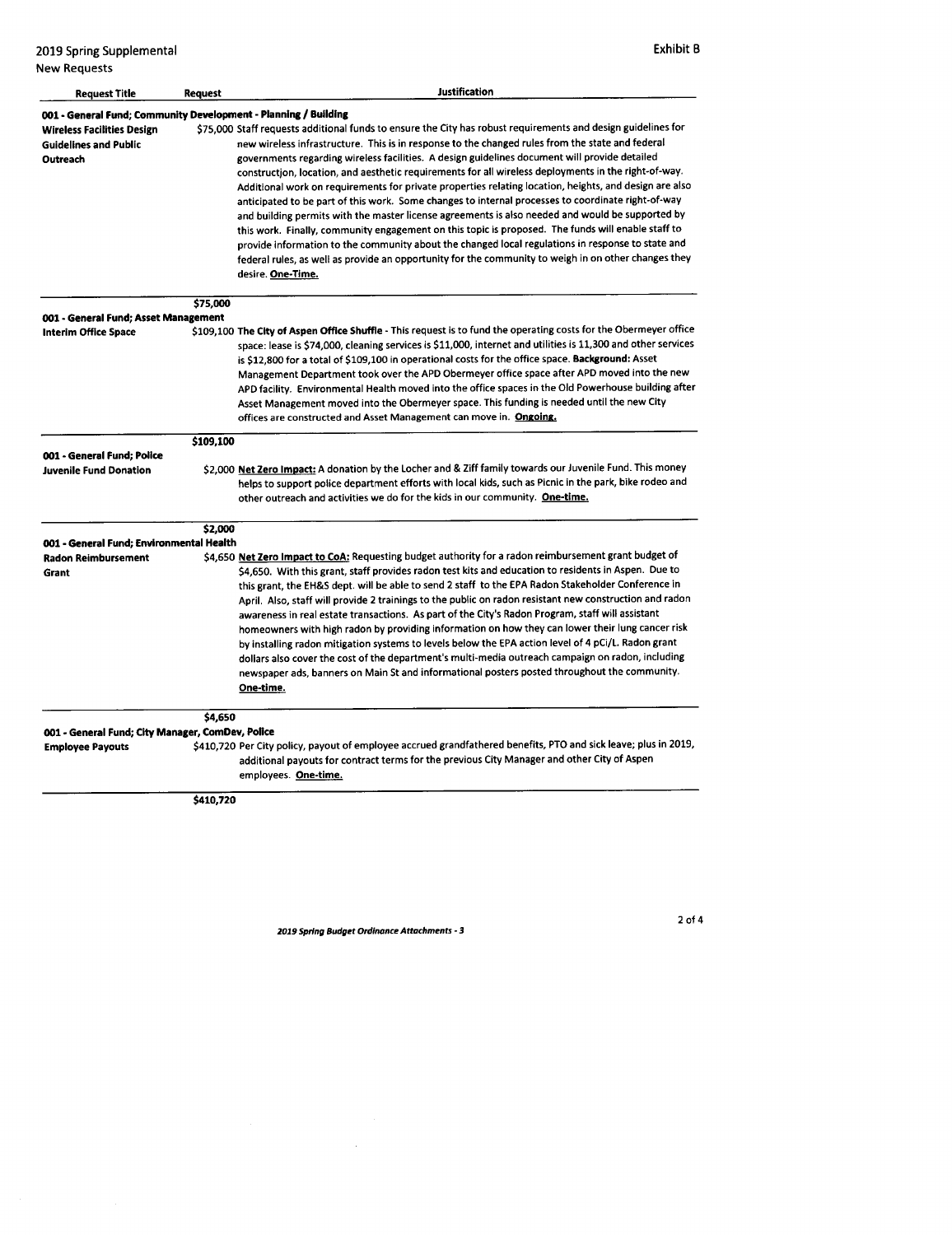2019 Spring Supplemental Exhibit <sup>B</sup> New Requests

| <b>Request Title</b>                                                                   | Request   | <b>Justification</b>                                                                                                                                                                                                                                                                                                                                                                                                                                                                                                                                                                                                                                                                                                                                                                                                                                                                                                                                                                                                                              |
|----------------------------------------------------------------------------------------|-----------|---------------------------------------------------------------------------------------------------------------------------------------------------------------------------------------------------------------------------------------------------------------------------------------------------------------------------------------------------------------------------------------------------------------------------------------------------------------------------------------------------------------------------------------------------------------------------------------------------------------------------------------------------------------------------------------------------------------------------------------------------------------------------------------------------------------------------------------------------------------------------------------------------------------------------------------------------------------------------------------------------------------------------------------------------|
| 100 - Parks and Open Space Fund                                                        |           |                                                                                                                                                                                                                                                                                                                                                                                                                                                                                                                                                                                                                                                                                                                                                                                                                                                                                                                                                                                                                                                   |
| <b>Grindlay Bridge Repairs</b>                                                         |           | \$50,000 This is an existing project from 2018 originally budget for \$40,000 with \$19,000 of work spent to-<br>date. Staff determined the original project plan was not appropriate given the environmental<br>sensitivity of the Roaring Fork river in that area. The original project scope included complete tear<br>down of the existing bridge structure with heavy equipment operating in and around the river.<br>Additionally, access for the heavy equipment necessary for the original project design was an issue.<br>The design and plans were reworked resulting in a less intrusive approach and the new project<br>budget is estimated to be \$90,000. One-time.                                                                                                                                                                                                                                                                                                                                                                 |
| <b>Employee Payouts</b>                                                                |           | \$42,930 Per City policy, payout of employee accrued grandfathered benefits, PTO and sick leave. One-time,                                                                                                                                                                                                                                                                                                                                                                                                                                                                                                                                                                                                                                                                                                                                                                                                                                                                                                                                        |
|                                                                                        | \$92,930  |                                                                                                                                                                                                                                                                                                                                                                                                                                                                                                                                                                                                                                                                                                                                                                                                                                                                                                                                                                                                                                                   |
| 120 - Wheeler Opera House Fund                                                         |           |                                                                                                                                                                                                                                                                                                                                                                                                                                                                                                                                                                                                                                                                                                                                                                                                                                                                                                                                                                                                                                                   |
| <b>Main Air Cooled Chiller -</b><br>Replacement                                        |           | \$100,000 New funding request to replace the main air cooled chiller at the Wheeler. The mechanical system<br>was to be recommissioned as apart of the larger project in spring of 2020. It was discovered that the<br>existing chiller will require extensive repairs this spring. It was determined that a replacement at this<br>time is appropriate and responsible when looking at the larger mechanical system and past<br>performance history.                                                                                                                                                                                                                                                                                                                                                                                                                                                                                                                                                                                             |
| <b>Shining Mountains Film</b><br>Festival (Wheeler)                                    |           | \$44,200 Shining Mountains Film Festival will be produced by Wheeler, in partnership with Aspen Film and a<br>local advisory committee. Funds support the production of the festival as the third festival under the<br>Wheeler umbrella. Content focuses on indigenous people's film programming produced in October<br>annually. The 2019 festival will receive an estimated 75% WRETT subsidy. Offsetting revenue of<br>\$11,000 is estimated. Ongoing.                                                                                                                                                                                                                                                                                                                                                                                                                                                                                                                                                                                        |
|                                                                                        | \$144,200 |                                                                                                                                                                                                                                                                                                                                                                                                                                                                                                                                                                                                                                                                                                                                                                                                                                                                                                                                                                                                                                                   |
| 141 - Transportation Fund                                                              |           |                                                                                                                                                                                                                                                                                                                                                                                                                                                                                                                                                                                                                                                                                                                                                                                                                                                                                                                                                                                                                                                   |
| Rubey Park-<br><b>Custodial/Cleaning</b><br><b>Services</b>                            |           | \$35,000 RFTA and the City share a custodial/cleaning contract for Rubey Park. In 2018 RFTA went through an<br>RFP process for a contract for custodial services to a new vendor. The cost of the custodial service<br>with the new vendor increased significantly. A supplemental request for 2019 of \$35,000 is needed<br>for the custodial services at Rubey Park. Ongoing.                                                                                                                                                                                                                                                                                                                                                                                                                                                                                                                                                                                                                                                                   |
| <b>Security Cameras for</b><br><b>Transit Shuttle Vehicles</b>                         |           | \$25,000 All full-size City buses are equipped with security cameras, but the smaller City shuttle vehicles do<br>not. Due to some recent incidents on board the City shuttles, RFTA has recommended that security<br>cameras be installed. These cameras will assist with investigating incidents involving passengers<br>behaving badly, accidents, or other safety related incidents. One-time.                                                                                                                                                                                                                                                                                                                                                                                                                                                                                                                                                                                                                                                |
|                                                                                        | \$60,000  |                                                                                                                                                                                                                                                                                                                                                                                                                                                                                                                                                                                                                                                                                                                                                                                                                                                                                                                                                                                                                                                   |
| 150 - Housing Development Fund<br><b>Foreclosures and Property</b><br><b>Buy Backs</b> |           | \$250,000 Funding request is due to potential increase in foreclosures and property buy backs.                                                                                                                                                                                                                                                                                                                                                                                                                                                                                                                                                                                                                                                                                                                                                                                                                                                                                                                                                    |
|                                                                                        | \$250,000 |                                                                                                                                                                                                                                                                                                                                                                                                                                                                                                                                                                                                                                                                                                                                                                                                                                                                                                                                                                                                                                                   |
| 160 - Stormwater Fund                                                                  |           |                                                                                                                                                                                                                                                                                                                                                                                                                                                                                                                                                                                                                                                                                                                                                                                                                                                                                                                                                                                                                                                   |
| <b>Mail Trail Storm Pipe</b><br><b>Replacement Project</b>                             |           | \$118,000 An additional \$118,000 is needed to complete the project. Since the fall supplemental request the<br>project has encountered the following obstacles and opportunities, which have created the need for<br>additional funds: The bedding material for the existing pipe was not acceptable and needed to be<br>replaced, Custom stairs were built to accommodate an additional trail closure, the bypass pumps<br>were needed for an additional month, thawing machines were needed during extremely cold temps<br>in December and January, contractor was asked to do some additional grading outside of the original<br>limits of construction. A concrete sidewalk will be replaced in this area, and landscaping costs have<br>increased to cover the additional disturbed areas. Background: The funds currently appropriated for<br>this project are \$827,000. \$500,000 originally budgeted and \$327,000 requested and approved in Fall<br>Supplemental. This new request brings the project estimate to \$945,000. One-time. |

<sup>2019</sup> Spring Budget Ordinance Attachments- 4

3of4

 $\hat{\mathcal{A}}$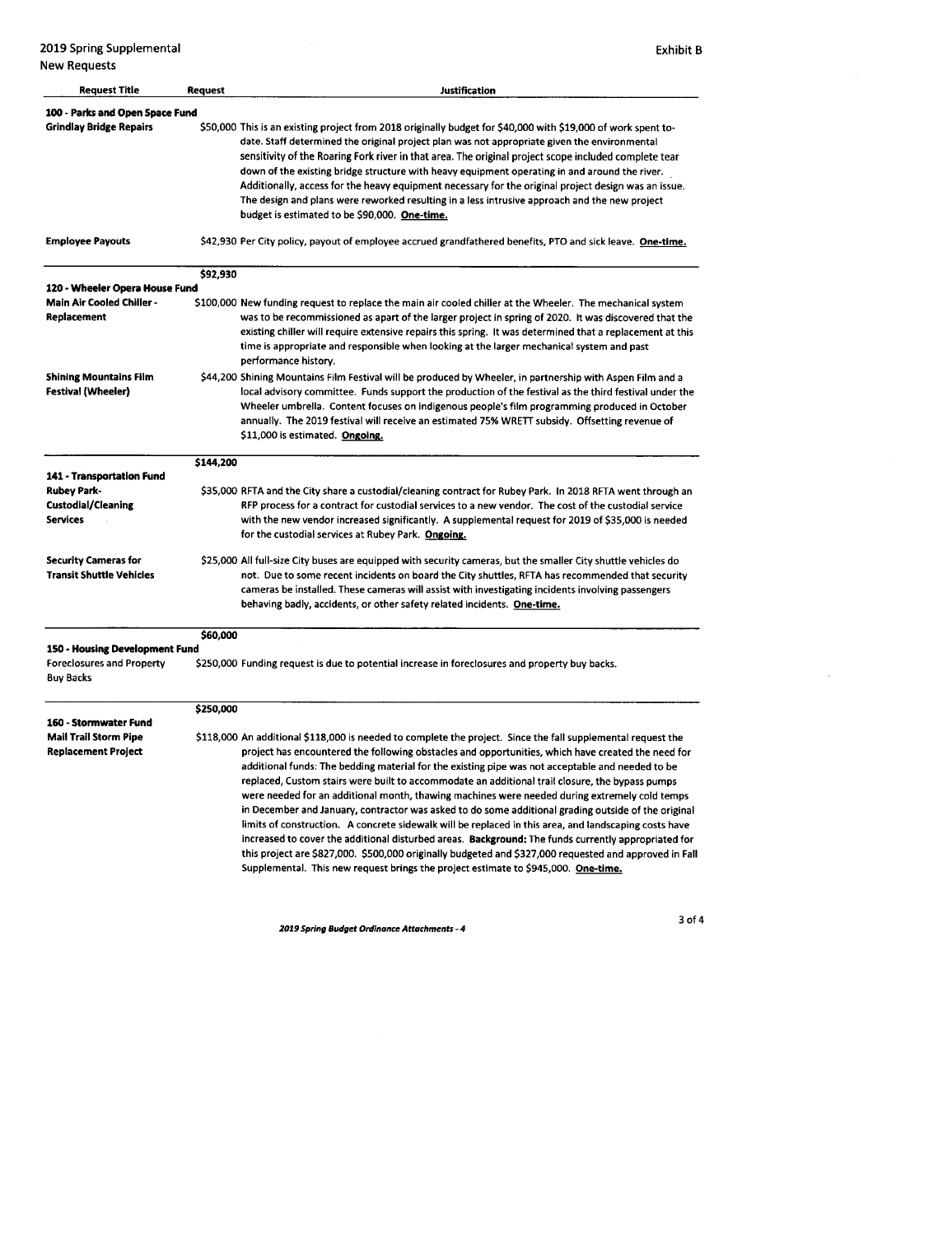2019 Spring Supplemental **Exhibit B** New Requests

| <b>Request Title</b>                                     | <b>Request</b> | <b>Justification</b>                                                                                                                                                                                                                                                                                                                                                                                                                                                                                                                                                                                                           |
|----------------------------------------------------------|----------------|--------------------------------------------------------------------------------------------------------------------------------------------------------------------------------------------------------------------------------------------------------------------------------------------------------------------------------------------------------------------------------------------------------------------------------------------------------------------------------------------------------------------------------------------------------------------------------------------------------------------------------|
| <b>King Street Infrastructure</b><br><b>Improvements</b> |                | \$95,880 In December of 2018, Council approved the contract of \$425,000. This contract plus \$32,000 for<br>additional outreach, inspections and testing brings the revised estimate of this project to \$458,000.<br>This project improves the storm sewer and sidewalk installation to alleviate flooding and create<br>pedestrian connectivity. Background: Currently there is \$362,120 for inlet, pipe design and sidewalk<br>at King Street, of which \$60,000 is funded from the AMP fund. In 2018 the bid came in higher than<br>the original estimate. The contract was presented and approved by Council. One-time. |
|                                                          | \$213,880      |                                                                                                                                                                                                                                                                                                                                                                                                                                                                                                                                                                                                                                |
| 421 - Water Utility Fund                                 |                |                                                                                                                                                                                                                                                                                                                                                                                                                                                                                                                                                                                                                                |
| <b>Employee Payouts</b>                                  |                | \$13,300 Per City policy, payout of employee accrued grandfathered benefits, PTO and sick leave. One-time.                                                                                                                                                                                                                                                                                                                                                                                                                                                                                                                     |
|                                                          | \$13,300       |                                                                                                                                                                                                                                                                                                                                                                                                                                                                                                                                                                                                                                |
| 431 - Electric Utility Fund                              |                |                                                                                                                                                                                                                                                                                                                                                                                                                                                                                                                                                                                                                                |
| <b>Employee Payouts</b>                                  |                | \$5,700 Per City policy, payout of employee accrued grandfathered benefits, PTO and sick leave. One-time.                                                                                                                                                                                                                                                                                                                                                                                                                                                                                                                      |
|                                                          | \$5,700        |                                                                                                                                                                                                                                                                                                                                                                                                                                                                                                                                                                                                                                |
| 451 - Parking Fund                                       |                |                                                                                                                                                                                                                                                                                                                                                                                                                                                                                                                                                                                                                                |
| <b>30 Additional Parking</b>                             |                | \$95,000 Funding request is for design services and land use entitlements for the development of additional                                                                                                                                                                                                                                                                                                                                                                                                                                                                                                                    |
| <b>Spaces</b>                                            |                | parking in the lower level of the Rio Grande Parking Garage.                                                                                                                                                                                                                                                                                                                                                                                                                                                                                                                                                                   |
|                                                          | \$95,000       |                                                                                                                                                                                                                                                                                                                                                                                                                                                                                                                                                                                                                                |
| 471 - Golf Course Fund                                   |                |                                                                                                                                                                                                                                                                                                                                                                                                                                                                                                                                                                                                                                |
| <b>Employee Payouts</b>                                  |                | \$43,610 Per City policy, payout of employee accrued grandfathered benefits, PTO and sick leave. One-time.                                                                                                                                                                                                                                                                                                                                                                                                                                                                                                                     |
|                                                          | \$43,610       |                                                                                                                                                                                                                                                                                                                                                                                                                                                                                                                                                                                                                                |
| <b>TOTAL NEW REQUESTS</b>                                | \$1,725,190    |                                                                                                                                                                                                                                                                                                                                                                                                                                                                                                                                                                                                                                |

2019 Spring Budget Ordinance Attachments- 5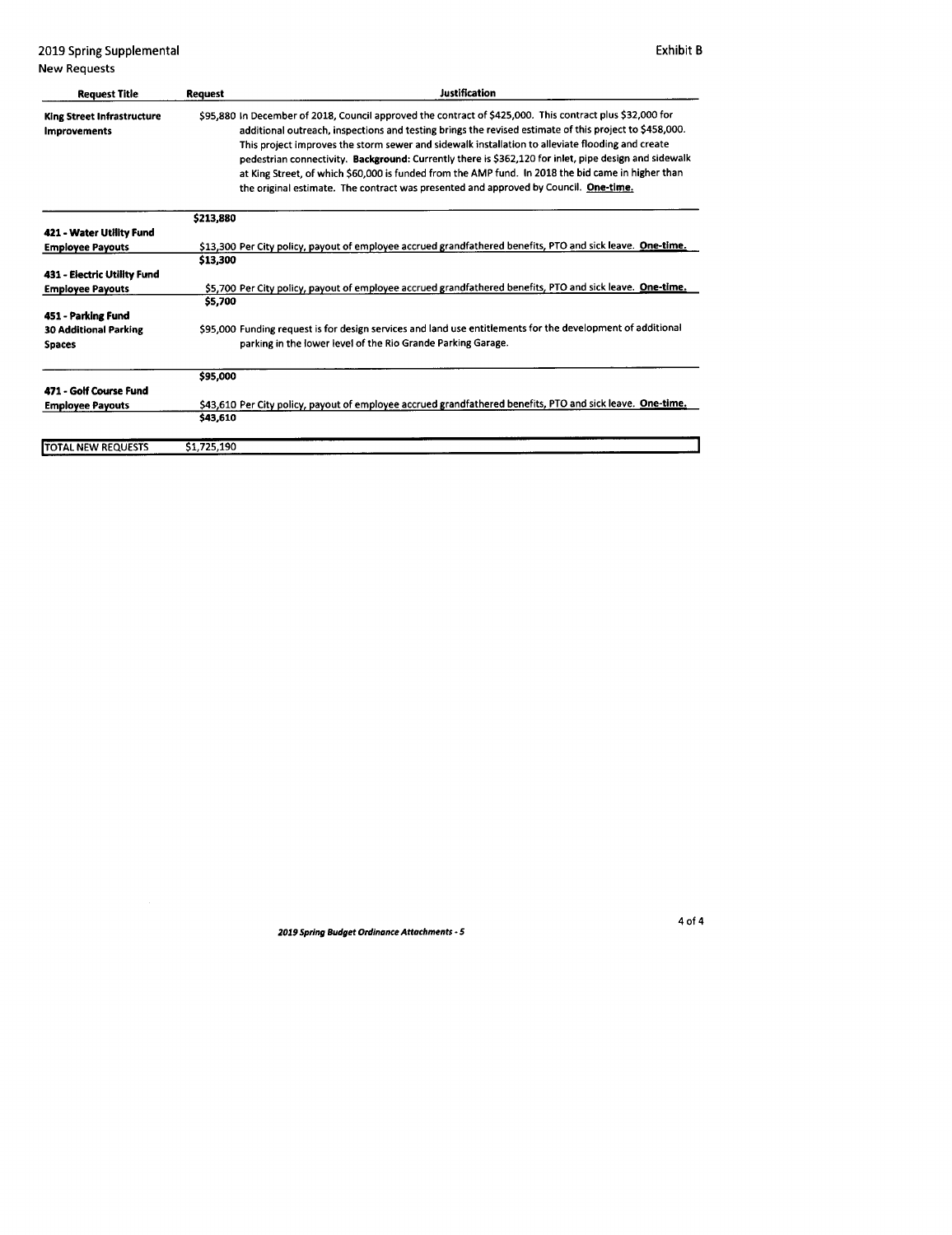#### 2019 Spring Supplemental **Exhibit C** 2019 Spring Supplemental Central and Departmental Savings

| <b>Fund/Department</b>                          | <b>Central Savings "10%"</b> | <b>Department Savings "50%"</b> |
|-------------------------------------------------|------------------------------|---------------------------------|
| City Manager (114)                              | \$345,100                    | \$98,120                        |
| Human Resources (115)                           | \$0                          | \$540                           |
| City Clerk (113)                                | \$0                          | \$42,880                        |
| City Attorney (116)                             | \$0                          | \$78,990                        |
| Finance (117)                                   | \$15,460                     | \$258,430                       |
| Planning (122)                                  | \$6,550                      | \$141,780                       |
| <b>Building (123)</b>                           | \$0                          | \$20,870                        |
| <b>Environmental Health (431)</b>               | \$20                         | \$77,060                        |
| <b>Police (221)</b>                             | \$20,720                     | \$405,350                       |
| Streets (321)                                   | \$180                        | \$379,700                       |
| <b>Special Events (532)</b>                     | \$980                        | \$152,740                       |
| Recreation / ARC / AIG (Based on Subsidy) - 542 | \$23,550                     | \$161,570                       |
| Red Brick Center for the Arts (552)             | \$14,540                     | \$72,720                        |
| 001 - General Fund                              | \$427,100                    | \$1,890,750                     |
| 100 - Parks and Open Space Fund                 | \$0                          | \$140,320                       |
| 120 - Wheeler Opera House Fund                  | \$0                          | \$90,870                        |
| 141 - Transportation Fund                       | \$1,400                      | \$130,910                       |
| 152 - Kids First Fund                           | \$3,150                      | \$106,110                       |

471 - Golf Fund 2008 2012 12:00 470 471 471 471 471 471 472 47, 710 510 - Information Technology Fund 6, 6, 400 177, 990 Total Savings to be appropriated  $$491,450$   $$3,244,390$ The purpose of allowing carryforward savings is to provide an additional incentive for frugality by operating departments. Unlike traditional governments, which have a" use it or lose it" approach to

160- Stormwater Fund 19, 420 98, 590 421 - Water Utility Fund 2526, 26, 400 2526, 26, 400 2526, 26, 400 25254, 880 431 - Electric Utility Fund 6, 830 204, 570 204, 570 204, 570 204, 570 204, 570 204, 570 204, 570 204, 570 204 451 - Parking Fund 101 - 101 - 101 - 101 - 101 - 101 - 101 - 101 - 101 - 101 - 101 - 101 - 101 - 101 - 101 - 1

annual operating budgets, Aspen's policy encourages departments to create savings in their annual operating budgets. Savings in annual operating budgets are distributed as follows:

50% of the savings are carried forward into the appropriate department' <sup>s</sup> savings account. 10% is allocated to <sup>a</sup> Central Savings account.

40% is returned to the appropriate fund balance.

Carryforward Savings represent 50% of the previous year's operating budget savings from individual Departments or Funds. Departments and Funds are allocated these amounts as <sup>a</sup> reward to finding efficiencies in their operations that allow them to meet their operating goals while spending less than their appropriations. Prior year savings that are not expended are maintained in full and appropriated every year unless directed otherwise by the City Manager. These appropriations can be spent on items related to the Department's or Fund's mission but may not be used for ongoing expenditures. In addition, if a particular expenditure was denied as part of the budget process, departmental savings may not be used for this purpose without City Manager approval. If the expenditure is to exceed \$10,000, the City Manager must authorize the expenditure. Departments and Funds can accrue these savings to <sup>a</sup> maximum of 15% of their operating budgets.

The above information is from the CoA financial policies, adopted December 11, 2017.

1019 Spring Budget Ordinance Attachments- <sup>6</sup>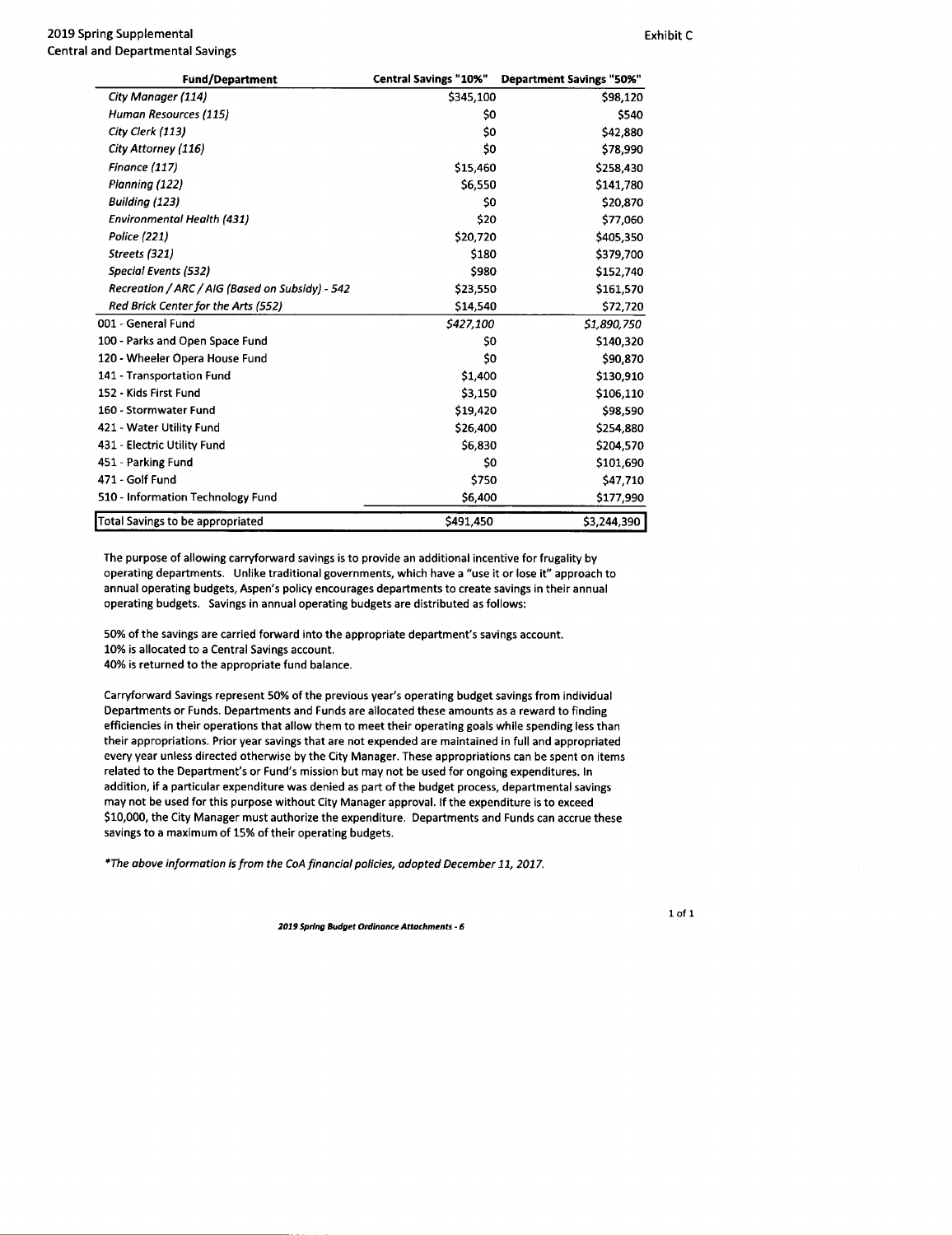| <b>Department / Project</b>                                                                                                                                                                                                                                                                                                                                                                                                                                                                                                                                                                                                                                                                                                                                                                                                                                                                                                                                                                                                                              | Request                |
|----------------------------------------------------------------------------------------------------------------------------------------------------------------------------------------------------------------------------------------------------------------------------------------------------------------------------------------------------------------------------------------------------------------------------------------------------------------------------------------------------------------------------------------------------------------------------------------------------------------------------------------------------------------------------------------------------------------------------------------------------------------------------------------------------------------------------------------------------------------------------------------------------------------------------------------------------------------------------------------------------------------------------------------------------------|------------------------|
| 001 - General Fund; Planning / Building Department<br>Uphill Economy - Staff requests that unspent Uphill funds from 2018 be carried forward to support<br>implementation of Council's Uphill Economy Top Nine Goal. The 2017 Uphill Economic Development Plan<br>provided prioritized short-, medium-, and long-term action items for the implementation of the plan. Of those, a<br>top priority is the development of a four-season Uphill Recreation Plan (Rec Plan), promotion of Aspen as an<br>Uphill R+D center with an uphill industry forum, building the uphill events schedule, and supporting regional<br>economic diversification. These carry forward funds will enable the Department to continue the ongoing<br>activities associated with this project.                                                                                                                                                                                                                                                                                | \$94,120               |
| Historic Property Inventory - Council approved \$25,000 in supplemental funding to the Department's 2016<br>budget for the historic property inventory project. Because of staff shortages and other Department priorities,<br>work did not begin until 2017. These funds are required to finish the project in 2019. Any additional funds<br>required will come from Department savings.                                                                                                                                                                                                                                                                                                                                                                                                                                                                                                                                                                                                                                                                | \$2,830                |
| Historic Preservation Review Sheets - In 2018, Council approved moving forfeited bond funds into ComDev's<br>operating budget to create new HPC sheets in an effort to prevent the issues that arose with an historic property<br>where the work was contrary to its historic preservation approvals and permit. Phase 1 of this project was<br>completed in 2018, and resulted in a number of suggested Phase 2 implementation steps, which will completed in<br>2019.                                                                                                                                                                                                                                                                                                                                                                                                                                                                                                                                                                                  | \$14,947               |
| Historic Preservation Benefits Outreach - Staff did not spend the \$10,000 allocated to the project because we<br>were able to keep outreach costs down by developing surveys and outreach info in-house. However, following<br>the adoption of the code amendments (anticipated in Spring 2019), additional outreach to HPC and impacted<br>community members is anticipated. This will include creation of additional documents that outline the updated<br>code changes and provide a more streamlined process for historic projects.                                                                                                                                                                                                                                                                                                                                                                                                                                                                                                                 | \$10,000               |
| Census Organizing Project - In 2018, Council approved the Census Organizing Project to develop and execute a<br>plan for the City of Aspen to assist with the 2020 U.S. Census. These funds need to be carried forward in order to<br>complete the project and support the City's collaborative efforts with Census project partners valley-wide.                                                                                                                                                                                                                                                                                                                                                                                                                                                                                                                                                                                                                                                                                                        | \$10,686               |
| Electronic Permit System Training - Council previously approved these funds in conjunction with the<br>implementation of the City's new permits management system. Within the next 3 months, the entire system will<br>be going live. The funds will be used to train both staff and stakeholders in the system's operation.                                                                                                                                                                                                                                                                                                                                                                                                                                                                                                                                                                                                                                                                                                                             | \$35,605               |
| File and Plan Set Scanning - Council approved \$275,000 in supplemental funding for the Department's 2016<br>budget to award a contract to digitize all of the Building Department's address files and building plan sets. About<br>\$50,000 was for temporary labor to prepare the files for scanning and to create the metadata associated with the<br>files. ComDev has been able to absorb the labor costs for this project from its labor budget due to staff<br>vacancies. When we started this project, all we had was the linear feet of shelving that housed address files and<br>plan sets; we did not have an accurate count of pages to be scanned. As the contract cost is by page, we could<br>only estimate the project costs. In addition, we didn't stop accepting paper plan sets until 2017 and we still<br>haven't gone live with our new permitting system, so our inventory of paper files has continued to grow. The<br>remaining funds originally approved for this project are now needed to pay for additional scanning costs. | \$72,339               |
|                                                                                                                                                                                                                                                                                                                                                                                                                                                                                                                                                                                                                                                                                                                                                                                                                                                                                                                                                                                                                                                          | \$240,527              |
| SPECIFIC OPERATIONAL CARRY FORWARD REQUESTS                                                                                                                                                                                                                                                                                                                                                                                                                                                                                                                                                                                                                                                                                                                                                                                                                                                                                                                                                                                                              | \$240,527<br>\$352,640 |
| Aggregate Equipment/Maintenance/Repair Carry Forwards<br>Aggregate PC Replacement Carry Forwards                                                                                                                                                                                                                                                                                                                                                                                                                                                                                                                                                                                                                                                                                                                                                                                                                                                                                                                                                         | \$239,913              |
| <b>Aggregate Workstation Replacement Carry Forwards</b>                                                                                                                                                                                                                                                                                                                                                                                                                                                                                                                                                                                                                                                                                                                                                                                                                                                                                                                                                                                                  | \$120,996              |
| OTHER OPERATIONAL CARRY FORWARD REQUESTS                                                                                                                                                                                                                                                                                                                                                                                                                                                                                                                                                                                                                                                                                                                                                                                                                                                                                                                                                                                                                 | \$713,549              |
| <b>TOTAL OPERATIONAL CARRY FORWARD REQUESTS</b>                                                                                                                                                                                                                                                                                                                                                                                                                                                                                                                                                                                                                                                                                                                                                                                                                                                                                                                                                                                                          | \$954,076              |

 $1$  of  $1$ 

 $\sim 10^{-11}$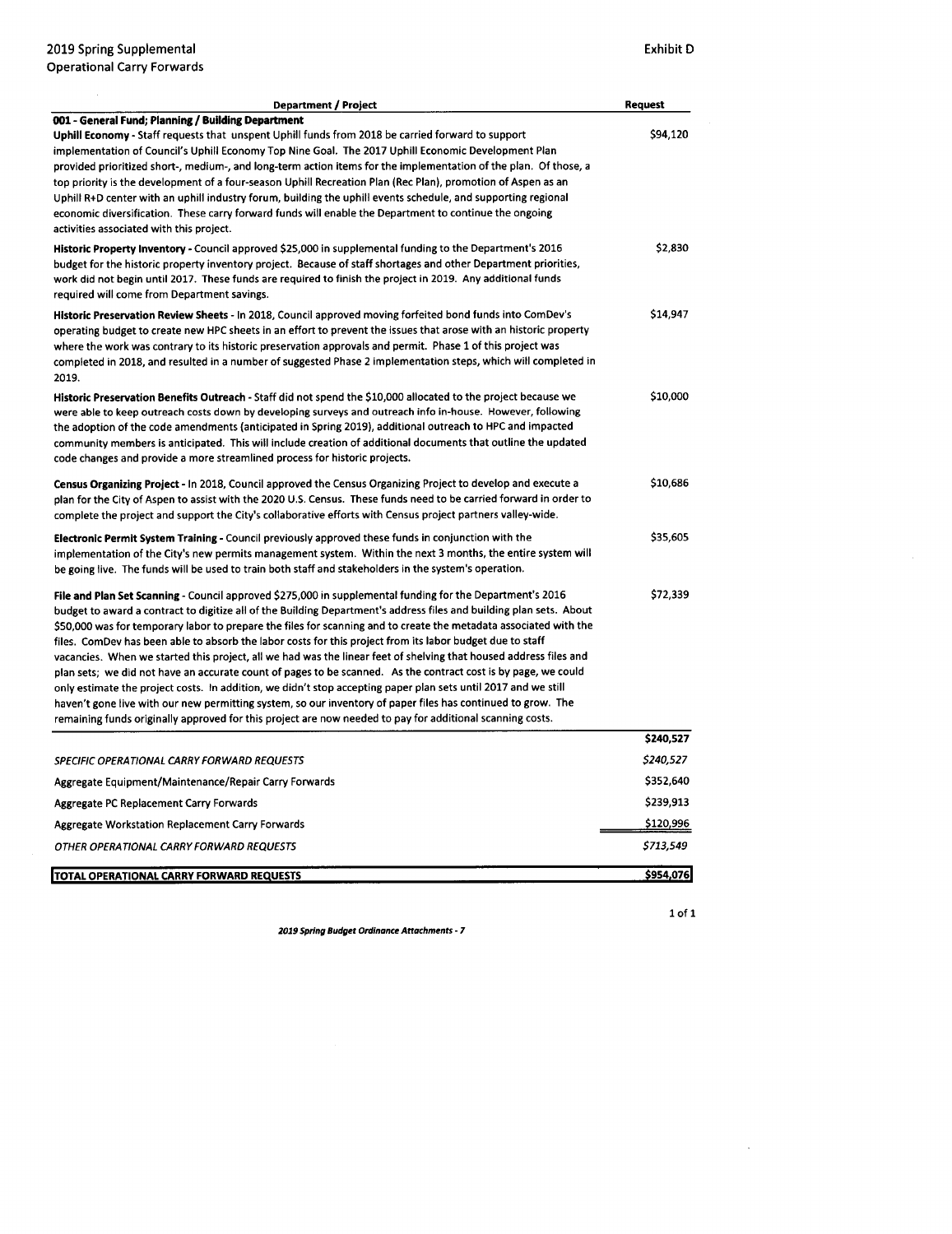|                                                                      |                       | 2019 Carry             |  |
|----------------------------------------------------------------------|-----------------------|------------------------|--|
| <b>Department / Project</b>                                          | Lifetime Budget       | <b>Forward Request</b> |  |
| 000 - Asset Management Plan Fund; Finance                            |                       |                        |  |
| 50503_Multi-Function Machine - Finance                               | \$7,000               | \$7,000                |  |
|                                                                      | \$7,000               | \$7,000                |  |
| 000 - Asset Management Plan Fund; Planning                           |                       |                        |  |
| 50259_Electronic Permitting System                                   | \$699,350             | \$93,079               |  |
|                                                                      | \$699,350             | \$93,079               |  |
| 000 - Asset Management Plan Fund; Engineering                        |                       |                        |  |
| 50865 Spring Street Intersection Improvements                        | \$179,583             | \$163,743              |  |
| 50464_Castle Creek Bridge / Hallam Street Improvement                | \$5,381,312           | \$86,212               |  |
| 50844 Phase 1 Main St Improvements to signals with CDOT Coordination | \$40,000              | \$40,000               |  |
| 50473 Paving 4th Street Design and Construction                      | \$110,000             | \$33,300               |  |
| 50485 Streets to Trails                                              | \$210,000             | \$21,798               |  |
| 50842 City Survey Monument Maintenance                               | \$20,000              | \$20,000               |  |
| 50477 Ice Garden Drainage Improvements                               | \$93,000              | \$15,300               |  |
| 50010_Cemetery_Snowbunny_Mountain View Intersection Improvements     | \$28,132              | \$9,237                |  |
|                                                                      | \$6,062,027           | \$389,590              |  |
| 000 - Asset Management Plan Fund; Police                             |                       |                        |  |
| 50829 Electrical Restraint Device                                    | \$23,000              | \$23,000               |  |
|                                                                      | \$23,000              | \$23,000               |  |
| 000 - Asset Management Plan Fund; Streets                            |                       |                        |  |
| 50833 General Fund Departments Fleet - 2018                          | \$781,532             | \$478,800              |  |
| 50834 Exterior Streets Facilities 2018                               | \$42,175<br>\$823,707 | \$42,175<br>\$520,975  |  |
| 000 - Asset Management Plan Fund; Recreation                         |                       |                        |  |
| 50798 Plumbing - ARC - 2018                                          |                       |                        |  |
|                                                                      | \$140,000             | \$129,236              |  |
| 51110 Red Brick Arts - Boiler                                        | \$95,000              | \$95,000               |  |
| 50053_Electrical - Aspen Ice Garden                                  | \$294,283             | \$20,000               |  |
| 50796 ARC Paving                                                     | \$20,000              | \$20,000               |  |
| 50038 Interior - Aspen Recreation Center                             | \$65,000              | \$17,425               |  |
| 50797 ARC Siding                                                     | \$15,000              | \$15,000               |  |
| 50386_LIA Scoreboard Replacement                                     | \$30,000              | \$14,136               |  |
| 51105 ARC Boiler Installation                                        | \$90,000              | \$10,273               |  |
| 50355 AIG Sewer Liner                                                | \$33,000              | \$7,334                |  |
| 50799 POS Equipment Replacement - 2018                               | \$6,000               | \$3,005                |  |
| 50801 Upgrades to Technology - 2018                                  | \$35,000              | \$757                  |  |
| 50357 Water Heater Replacements                                      |                       |                        |  |
|                                                                      | \$14,000              | \$2,404                |  |
|                                                                      | \$837,283             | \$334,570              |  |
| 000 - Asset Management Plan Fund; Asset Management                   |                       |                        |  |
| 50060_Old Powerhouse Preservation Project                            | \$3,551,700           | \$766,566              |  |
| 50074_Pedestrian Mall - Planning and Design (ONLY)                   | \$1,135,530           | \$223,612              |  |
| 50064_APD Project                                                    | \$22,861,668          | \$55,881               |  |
|                                                                      | \$27,548,898          | \$1,046,059            |  |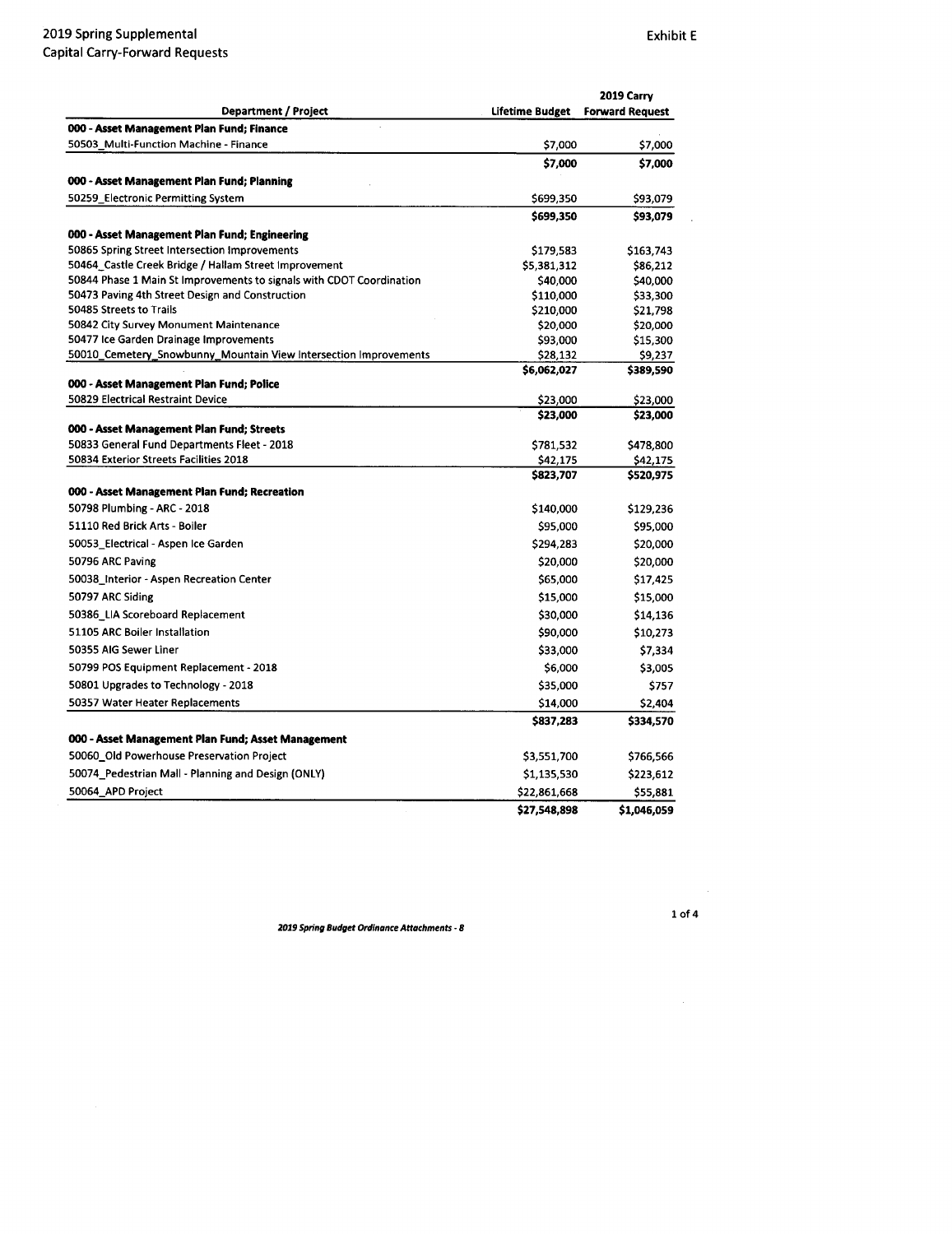$\bar{z}$ 

|                                                                                               |                        | 2019 Carry             |
|-----------------------------------------------------------------------------------------------|------------------------|------------------------|
| <b>Department / Project</b>                                                                   | <b>Lifetime Budget</b> | <b>Forward Request</b> |
| 100 - Parks and Open Space Fund                                                               |                        |                        |
| 50309 Castle Creek Music School Trail                                                         | \$875,000              | \$125,000              |
| 50285 Cozy Point Grading/Drainage Improvements                                                | \$180,000              | \$109,970              |
| 50105 Burlingame Phase II Parks                                                               | \$1,136,465            | \$98,782               |
| 50284 Burlingame Trail Network Development                                                    | \$125,000              | \$77,295               |
| 50872 John Denver Sanctuary                                                                   | \$94,579               | \$60,519               |
| 50779 Oklahoma Flat Trail Railing Replacement                                                 | \$55,000               | \$55,000               |
| 50877 Bicycle Master Plan and Improvements - 2018                                             | \$74,500               | \$54,224               |
| 50780 Fleet - Parks - 2018                                                                    | \$591,500              | \$47,238               |
| 50770 Cozy Point Irrigation Improvements                                                      | \$50,000               | \$42,490               |
|                                                                                               | \$50,000               | \$41,615               |
| 50771 Cozy Point Ranch Riding Arena Improvements<br>50333 Maroon Creek Road Trail Development | \$100,000              | \$40,000               |
|                                                                                               | \$30,000               | \$19,247               |
| 51111 Lift 1A/Dolinsek Planning                                                               | \$21,800               | \$21,800               |
| 50297 Parks Site Mechanical                                                                   |                        | \$20,482               |
| 50289_Grindlay Bridge Repairs                                                                 | \$40,000<br>\$35,000   | \$16,616               |
| 50306 Cozy Point Electrical Upgrade                                                           |                        |                        |
| 50772 Archery Range Improvements                                                              | \$15,000               | \$15,000               |
| 50314 Infield Renovation - Out Years                                                          | \$53,000               | \$12,000               |
| 50263_Core City Network - Parks - 2016                                                        | \$2,800                | \$2,200                |
|                                                                                               | \$3,529,644            | \$859,478              |
| 120 - Wheeler Opera House Fund                                                                | \$255,500              | \$53,689               |
| 50512 Orchestra Seating Replacement                                                           | \$20,000               | \$19,271               |
| 50792 Assistive Listening Loop System Update                                                  | \$2,210                | \$2,210                |
| 50264 Core City Network - Wheeler - 2016                                                      | \$277,710              |                        |
|                                                                                               |                        | \$75,170               |
| 141 - Transportation Fund                                                                     | \$180,000              | \$180,000              |
| 51109 CMAQ Grant for WE-Cycle Stations and Equipment                                          | \$60,000               | \$60,000               |
| 50881 Car-to-Go Expansion                                                                     | \$416,000              | \$31,652               |
| 50534_Shuttle Replacement - 2017                                                              | \$416,000              | \$271,652              |
|                                                                                               |                        |                        |
| 150 - Housing Development Fund                                                                |                        |                        |
| 50542 PPP Development Rental Housing                                                          | \$25,650,000           | \$22,236,035           |
| 50260 ACI - Repair and Renovation Project                                                     | \$3,257,030            | \$160,440              |
|                                                                                               | \$28,907,030           | \$22,396,475           |
| 160 - Stormwater Fund                                                                         |                        |                        |
| 50880 King Street Stormwater System                                                           | \$362,120              | \$351,652              |
| 50130_Aspen Mtn Drainage Basin Imp. - Garmisch                                                | \$827,000              | \$81,485               |
| 50129_Aspen Mtn Drainage Basin Improvements                                                   | \$250,506              | \$67,258               |
| 50849 Master Planning - River Management Plan Phase II                                        | \$60,000               | \$60,000               |
| 50850 Master Planning - Riparian Area Master Plan                                             | \$60,000               | \$60,000               |
| 50126 SW Master Planning 2016                                                                 | \$225,000              | \$31,637               |
|                                                                                               | \$1,784,626            | \$652,032              |

<sup>2019</sup> Spring Budget Ordinance Attachments- <sup>9</sup>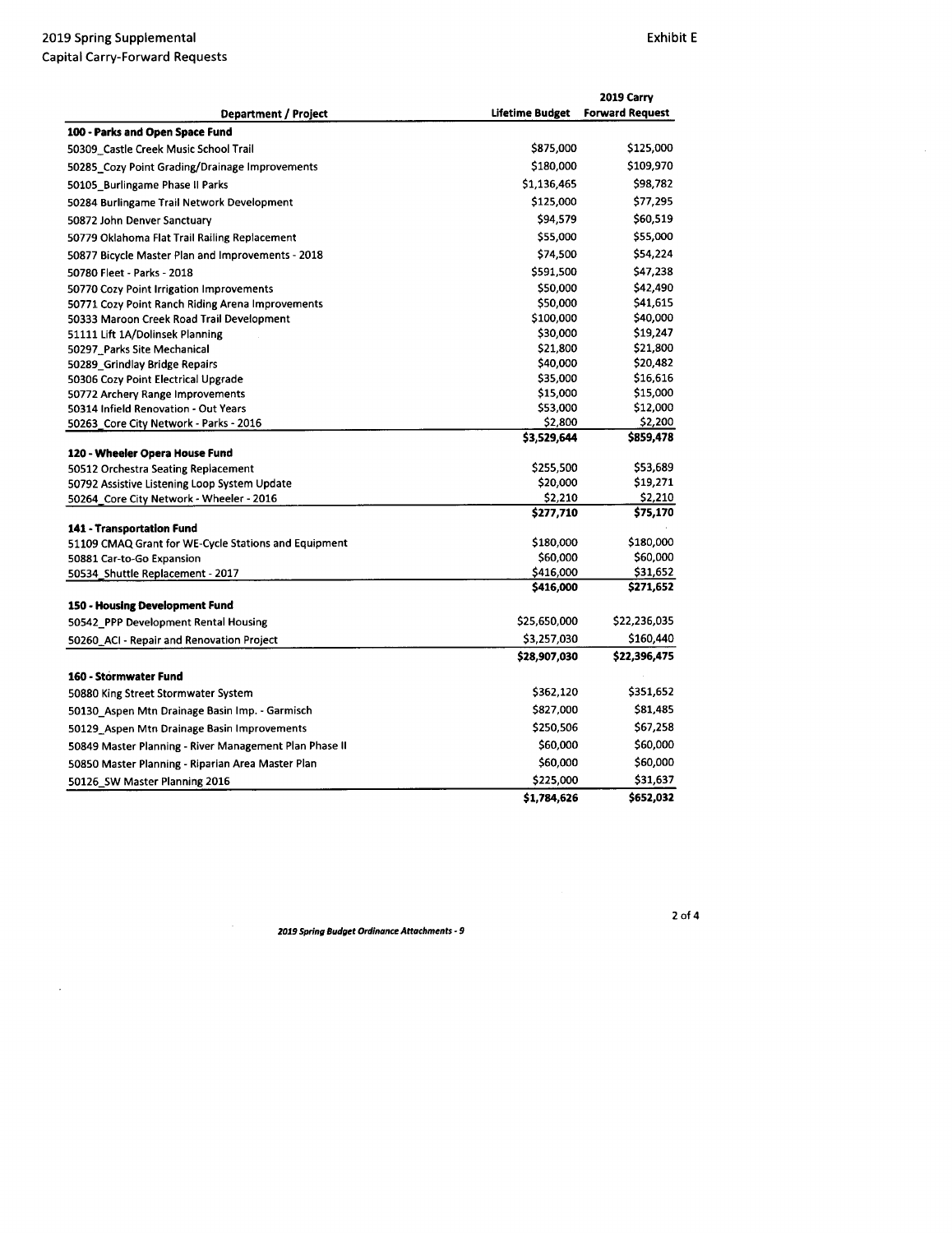|                                                                                  |                        | 2019 Carry             |
|----------------------------------------------------------------------------------|------------------------|------------------------|
| <b>Department / Project</b>                                                      | <b>Lifetime Budget</b> | <b>Forward Request</b> |
| 421 - Water Utility Fund                                                         |                        |                        |
| 50135_Reclaimed Waterline Completion at ACSD                                     | \$1,742,910            | \$538,139              |
| 50132 New Equipment Storage Building                                             | \$400,000              | \$390,899              |
| 50568 Thomas Reservoir Valves                                                    | \$120,000              | \$120,000              |
| 50745 Backwash Pond - Master Plan & Solids Mitigation                            | \$1,110,000            | \$94,232               |
| 50137 Fire Mitigation Upgrades                                                   | \$248,000              | \$86,339               |
| 50748 Water Campus Line Improvements                                             | \$80,000               | \$45,000               |
| 50565 Castle Creek Headgate/Pipeline                                             | \$160,000              | \$71,191               |
| 50747 PRV Replacements                                                           | \$120,000              | \$71,111               |
| 50749 Water System Integrity Projects                                            | \$225,000              | \$60,000               |
| 50571 12 Inch Line to Tiehack Tank Feed                                          | \$1,100,000            | \$59,423               |
| 50153_Water Rate Study & Infrastructure Update                                   | \$110,000              | \$57,012               |
| 50757 Reservoir Expansion - Leonard Thomas                                       | \$1,320,000            |                        |
| 50758 West Plant Controls                                                        |                        | \$55,000               |
|                                                                                  | \$50,000               | \$50,000               |
| 50755 Gaging Stations - 2018                                                     | \$40,000               | \$40,000               |
| 50556_Water Site Maintenance                                                     | \$125,000              | \$34,872               |
| 50586 Well Use Masterplan                                                        | \$75,000               | \$22,500               |
| 50756 Water System Model                                                         | \$75,000               | \$13,354               |
| 50265_Core City Network - Water - 2016                                           | \$8,240                | \$4,203                |
| 431 - Electric Utility Fund                                                      | \$7,109,150            | \$1,813,275            |
| 50184_Micro Hydro Maroon / Castle Creek                                          | \$600,000              | \$75,000               |
| 50874 Fleet - Electric - 2018                                                    | \$245,000              | \$245,000              |
| 50766 Electric System Replacement - 2018                                         | \$200,000              | \$90,176               |
| 50765 Electric AMP Master Plan                                                   | \$100,000              | \$86,814               |
| 50595 Other Renewable Opportunities - 2018                                       | \$100,000              | \$50,000               |
| 50266_Core City Network - Electric - 2016                                        | \$2,580                | \$2,580                |
|                                                                                  | \$1,247,580            | \$549,570              |
| 451 - Parking Fund                                                               |                        |                        |
| 50267_Core City Network - Parking - 2016                                         | \$5,600                | \$5,600                |
|                                                                                  | \$5,600                | \$5,600                |
| 471 - Golf Course Fund                                                           |                        |                        |
| 50783 Fleet - Golf - 2018                                                        | \$154,000              | \$47,408               |
| 50784 Facility Work - Golf and Nordic Clubhouse                                  | \$104,400              | \$16,759               |
| 50203_Fleet - Golf - 2016                                                        | \$135,250              | \$10,000               |
| 50197_Ditch Reconstruction                                                       | \$30,000               | \$10,000               |
| 50198 Exterior - Golf and Nordic Clubhouse                                       | \$7,400                | \$7,400                |
| 50883 Rental Clubs - 2018                                                        | \$20,000               | \$6,409                |
| 50271_Core City Network - Golf - 2016                                            | \$5,600                | \$5,600                |
|                                                                                  | \$456,650              | \$103,576              |
| 491 - Truscott Housing Fund<br>50854 Truscott Snow Removal Equipment Replacement |                        |                        |
|                                                                                  | \$10,000               | \$10,000               |
| 50855 Plumbing Building 100 Office/Clubhouse - 2018                              | \$8,100                | \$8,100                |
|                                                                                  | \$18,100               | \$18,100               |

3of4

 $\bar{z}$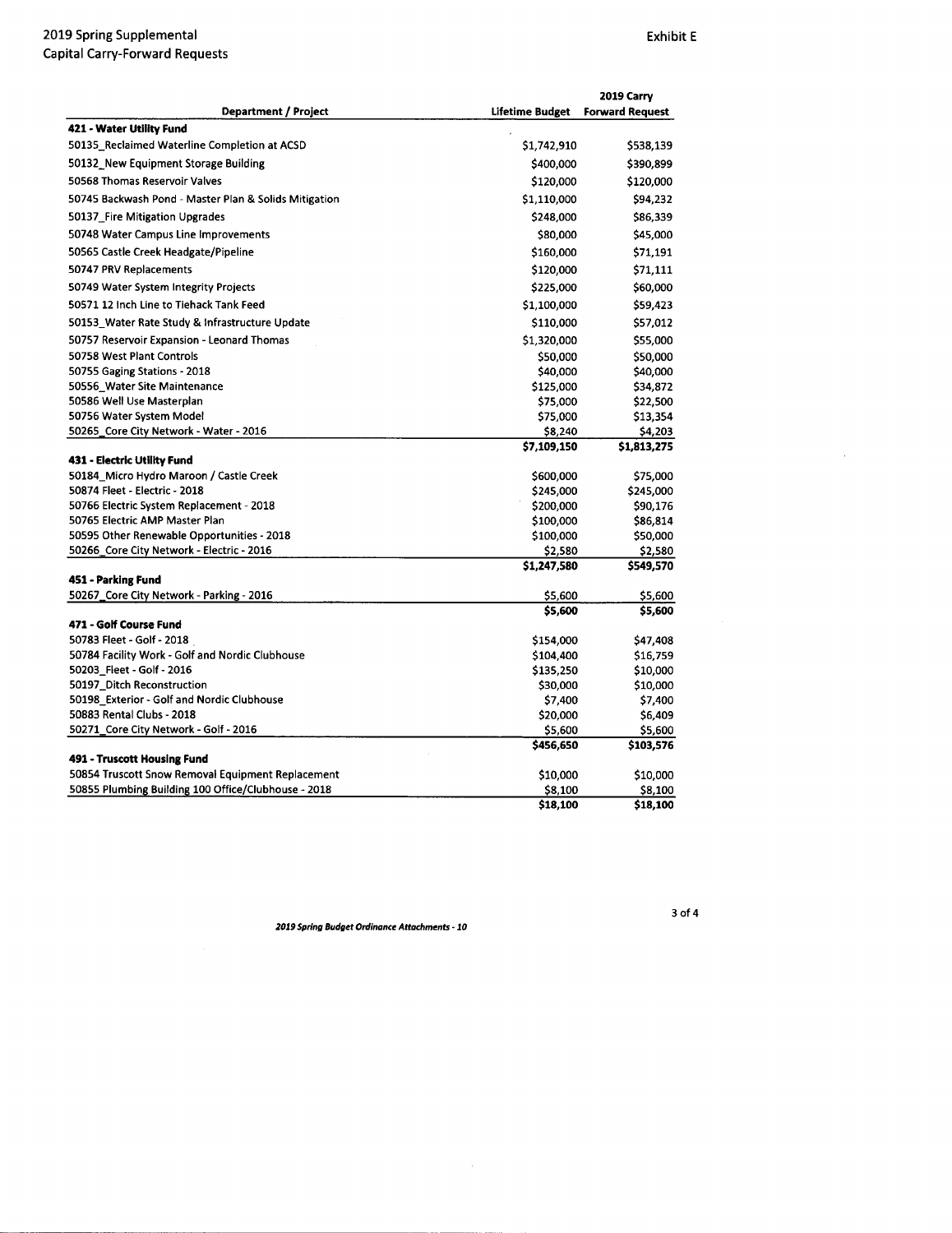$\bar{\beta}$ 

|                                                        |                 | 2019 Carry             |
|--------------------------------------------------------|-----------------|------------------------|
| <b>Department / Project</b>                            | Lifetime Budget | <b>Forward Request</b> |
| 505 - Employee Housing Fund                            |                 |                        |
| 50681 Water Place Phase II - Design                    | \$550,000       | \$467,557              |
| 50231 540 Employee Housing - Construction              | \$5,426,830     | \$174,052              |
|                                                        | \$5,976,830     | \$641,609              |
| 510 - Information Technology Fund                      |                 |                        |
| 51107 Streets Generator                                | \$30,000        | \$17,606               |
| 50879 Community Broadband - Create Aspen MeetMe Center | \$86,000        | \$82,858               |
| 50819 Microsoft Active Directory Upgrade               | \$18,150        | \$18,150               |
| 50237 Galena Plaza Fiber                               | \$125,000       | \$80,177               |
| 50811 IT Firewall Refresh                              | \$44,000        | \$19,685               |
|                                                        | \$303.150       | \$218,476              |
| <b>TOTAL CAPITAL CARRY FORWARD REQUESTS</b>            | \$86,033,335    | \$30,019,286           |

2019 Spring Budget Ordinance Attachments- <sup>11</sup>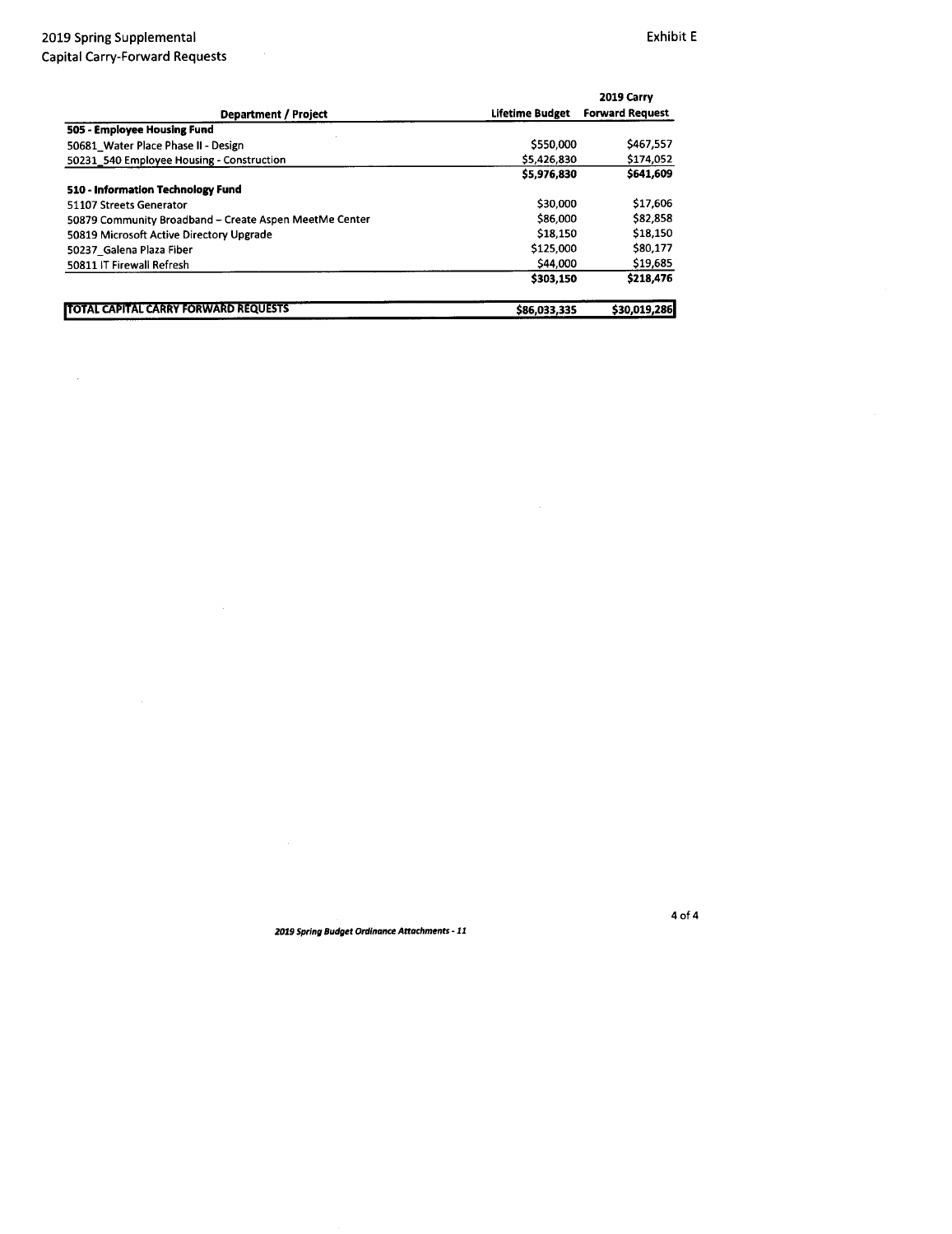| <b>Department / Description</b>                                                                             | Amount         | Subtotal       |
|-------------------------------------------------------------------------------------------------------------|----------------|----------------|
| 000 - Asset Management Plan Fund; Asset Management                                                          |                |                |
| 51077 City Offices 517 / 204                                                                                | ( \$6,500,000) |                |
| 51112 City Offices - 425 Rio Grande (includes new funding of \$2.44M approved by Council on May 6,          | \$33,040,260   |                |
| 51114 City Offices - Existing Rio Grande Building                                                           | \$1,200,000    |                |
| 51113 City Offices - Armory Renovation                                                                      | \$1,450,000    |                |
| Lift 1A contribution - Voters' approved                                                                     | \$4,360,000    |                |
|                                                                                                             |                | \$33,550,260   |
| 000 - Asset Management Plan Fund; Asset Management                                                          |                |                |
| Rio Grande Place Road Base Improvements: Per engineering recommendation due to the discovery of             | \$379,300      |                |
| poor soils beneath Rio Grande Place, contractors will perform sub excavation of the unsuitable material     |                |                |
| beneath the road surface to a depth of approximately 2 feet and import a Class 6 road base to ensure a      |                |                |
| suitable base for the new road.                                                                             |                |                |
|                                                                                                             |                | \$379,300      |
| 000 - Asset Management Plan Fund; Engineering                                                               |                |                |
| Spring and Main Street Improvements: Spring Street has a carry forward budget of \$154,960. The project     | \$114,000      |                |
| completed design and was placed out to bid. The City received one bid that was \$411,828. Staff             |                |                |
| determined that this bid was too high and that placing the project out to bid in the spring would benefit   |                |                |
| the City. The City has received a bid that is \$283,608.95 and would like to proceed at this cost. The      |                |                |
| additional budget that would be required for the project would be \$114,000. The purpose of the project is  |                |                |
| to provide adequate pedestrian safety infrastructure at Main Street and Spring Street that will allow a     |                |                |
| better interaction between pedestrians and vehicles. In this past this intersection has been dangerous      |                |                |
| resulting in severe injuries to pedestrians. The project also includes new EV charging stations on Spring   |                |                |
| Street.                                                                                                     |                |                |
|                                                                                                             |                | \$114,000      |
| 141 - Transportation Fund                                                                                   |                |                |
| SHIFT - all aspects of the project have been closed as of April 1, 2019. 2019 SHIFT operational project     | (52, 479, 980) |                |
| budget authority was \$2,555,980. This budget is revised down to \$76,000, this funds the project analysis  |                |                |
| and closure. Background: The original budget of \$2,555,990 was funded: \$900,000 was funded from the       |                |                |
| Parking Fund, \$766,800 was funded from the General Fund and the balance of \$889,100 was funded from       |                |                |
| the Transportation Fund cash reserves.                                                                      |                |                |
|                                                                                                             |                | (52, 479, 980) |
| 421 - Water Fund                                                                                            |                |                |
| 51115 Utilities - Infrastructure Upgrade at Rio Grande and Mill Streets (Water Fund) with \$175K transfer   | \$777,690      |                |
| from the Electric Utility Fund                                                                              |                |                |
|                                                                                                             |                | \$777,690      |
| 431 - Electric Fund                                                                                         |                |                |
| Formal appropriation of refinancing CCEC bonds in 2019. This funds paying off the debt principal of         | \$2,324,250    |                |
| \$2,150,000, about \$22,000 in interest and \$38,000 in issuance costs. This also adds funding to align the |                |                |
| annual debt service payment with the shorter repayment schedule, reduced from 2035 to 2025. There is        |                |                |
| an overall savings in interest of about \$450,000.                                                          |                |                |
|                                                                                                             |                | \$2,324,250    |
| <b>Total Previously Approved Requests</b>                                                                   |                | \$34,665,520   |
|                                                                                                             |                |                |

2019 Spring Supplemental **Exhibit F** 

1019 Spring Budget Ordinance Attachments- 12

1of1

 $\sim$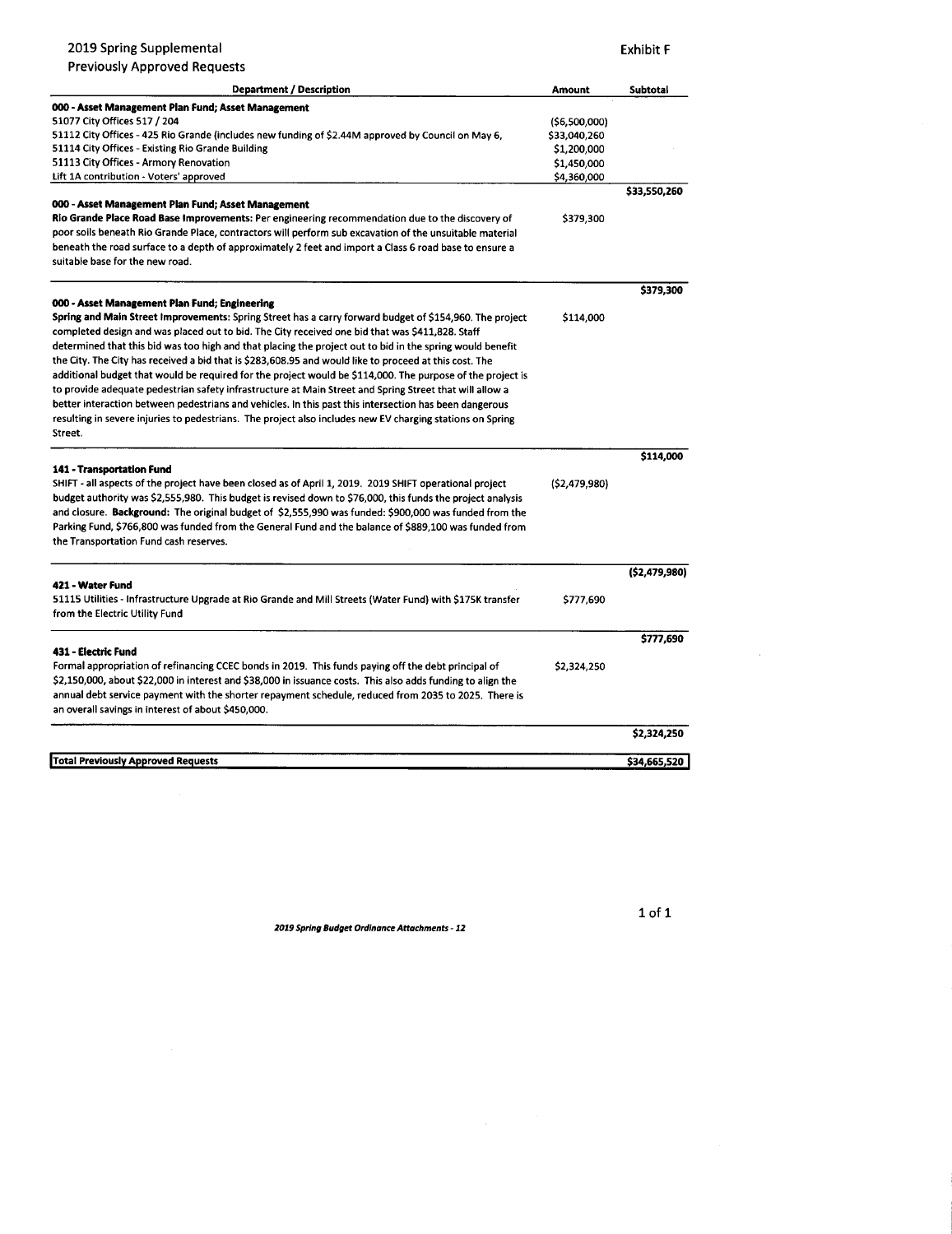| <b>Department / Description</b>                                                                                                                                                                                                                                                                                                                                                                                                                                                                                                                                                                                                                                                                                                                       | <b>Amount</b> |
|-------------------------------------------------------------------------------------------------------------------------------------------------------------------------------------------------------------------------------------------------------------------------------------------------------------------------------------------------------------------------------------------------------------------------------------------------------------------------------------------------------------------------------------------------------------------------------------------------------------------------------------------------------------------------------------------------------------------------------------------------------|---------------|
| <b>Accounting Actions</b><br>Net Zero Impact: 100% reimbursed by CIRSA. This is the accounting action required to appropriate<br>the reimbursement check from CIRSA, to repair the damage to the Chapel trail bridge.                                                                                                                                                                                                                                                                                                                                                                                                                                                                                                                                 |               |
| 100 - Parks and Open Space Fund                                                                                                                                                                                                                                                                                                                                                                                                                                                                                                                                                                                                                                                                                                                       | \$165,000     |
| Net Zero Impact: This is the accounting action required to reduce authority in the General Fund and<br>increase authority in the Parking fund to pay for Parking's portion of the lease and operating costs<br>in the Mill Building. Background: Parking Ops is scheduled to move from the existing Rio Grande<br>Building to the Mill Building in 2019. The space that Parking is moving into is currently budgeted in<br>the General Fund, Engineering department. This ops authority will be reduced and the ops budget<br>in the Parking fund will be increased fund May through December 2019 lease and operational<br>expenses, estimated at \$81,300. The full year of ops will be worked into the 2020 ops budget,<br>estimated at \$124,600. |               |
| 001 - General Fund - Engineering (327)                                                                                                                                                                                                                                                                                                                                                                                                                                                                                                                                                                                                                                                                                                                | (581,300)     |
| 451 - Parking Fund                                                                                                                                                                                                                                                                                                                                                                                                                                                                                                                                                                                                                                                                                                                                    | \$81,300      |
| Net Zero Impact: This is the accounting action required to transfer authority in the General Fund<br>Red Brick facility ops budget and to authority in the Asset Management fund in the Red Brick Arts<br>Boiler project 51110. Background: The project was orginally estimated at \$104,500 being<br>completed with internal staff, \$95,000 for the project and \$9,500 for staff time. The new estimate /<br>bid is \$100,000.                                                                                                                                                                                                                                                                                                                     |               |
| 001 - General Fund - Red Brick Center for the Arts (552)                                                                                                                                                                                                                                                                                                                                                                                                                                                                                                                                                                                                                                                                                              | (55,000)      |
| 000 - Asset Management Fund                                                                                                                                                                                                                                                                                                                                                                                                                                                                                                                                                                                                                                                                                                                           | \$5,000       |
| Net Zero Impact: This is the accounting action required to transfer departmental savings authority<br>in the General Fund and the Parks and Open Space Fund to the Asset Management fund for<br>improvemnts to the Tennis Storage Shed Expansion project.                                                                                                                                                                                                                                                                                                                                                                                                                                                                                             |               |
| 001 - General Fund - Recreation (542)                                                                                                                                                                                                                                                                                                                                                                                                                                                                                                                                                                                                                                                                                                                 | (511,000)     |
| 100 - Parks and Open Space Fund                                                                                                                                                                                                                                                                                                                                                                                                                                                                                                                                                                                                                                                                                                                       | (\$11,000)    |
| 000 - Asset Management Fund                                                                                                                                                                                                                                                                                                                                                                                                                                                                                                                                                                                                                                                                                                                           | \$22,000      |
| Net Zero Impact: This is the accounting action required to transfer authority in the Transportation<br>Fund capital project budget and to authority in the Asset Management fund so the work at the<br>Spring Street Intersection can be managed and reported from one project in 2019. Background:<br>The Spring Stree Intersection Improvements Project and Funding was approved by Council in March<br>2019.                                                                                                                                                                                                                                                                                                                                       |               |

| 141 - Transportation Fund   | (510.100) |
|-----------------------------|-----------|
| 000 - Asset Management Fund | \$10.100  |

 $\sim 10^6$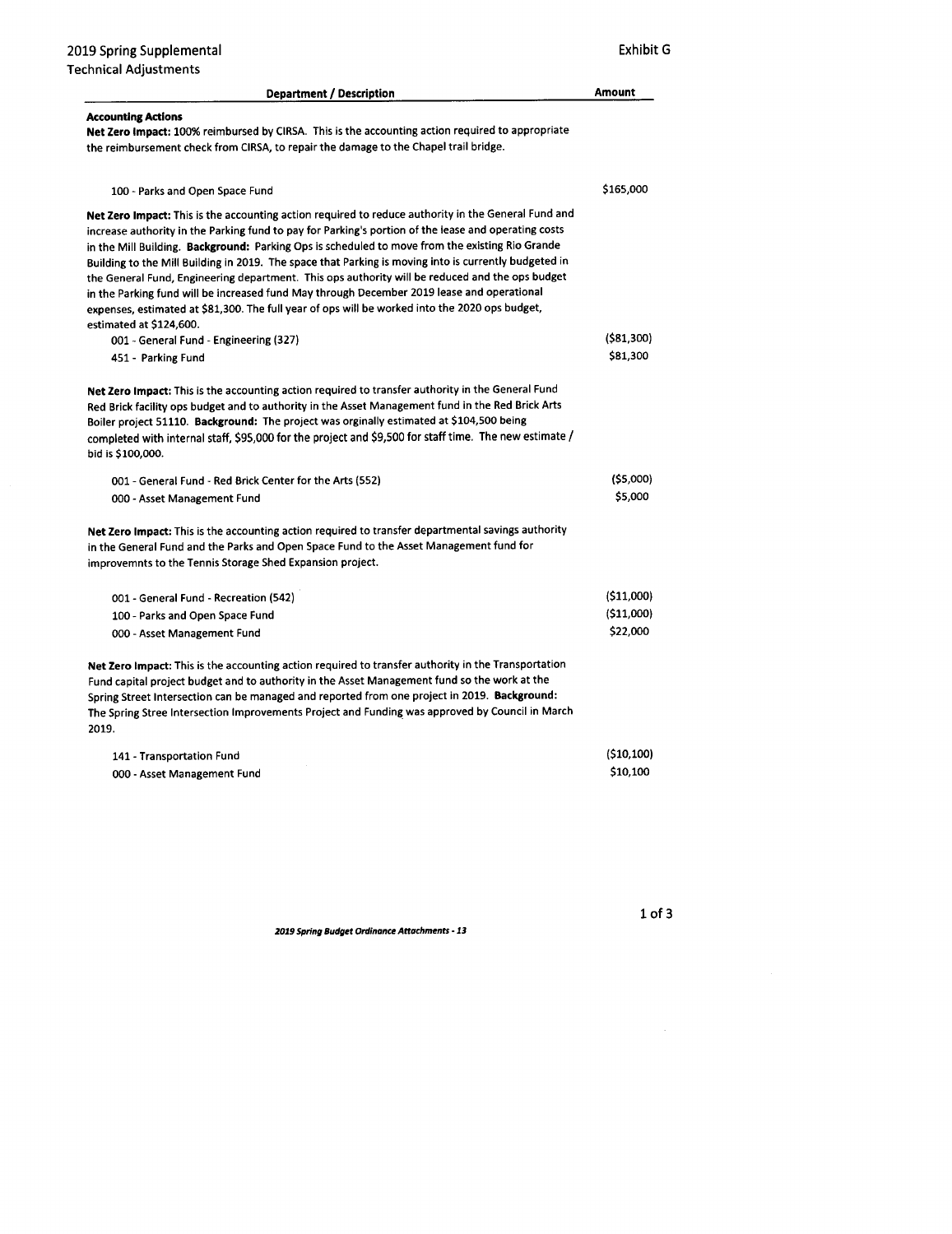| <b>Department / Description</b>                                                                                                                                                                                                                                                                                                                                                                                                                                                                                                                                                                                                                                                                                                                                                                                                                                                                             | Amount                    |
|-------------------------------------------------------------------------------------------------------------------------------------------------------------------------------------------------------------------------------------------------------------------------------------------------------------------------------------------------------------------------------------------------------------------------------------------------------------------------------------------------------------------------------------------------------------------------------------------------------------------------------------------------------------------------------------------------------------------------------------------------------------------------------------------------------------------------------------------------------------------------------------------------------------|---------------------------|
| Net Zero Impact: This is the accounting action required to transfer existing budget authority from<br>the General Fund central savings to Employee Housing Fund. BACKGROUND for City Owned<br>Properties - HOA Dues: Asset is requesting additional funding to cover the relatively newly incurred<br>HOA fees of the properties that have been acquired by the 505 fund over the last 3 years. These<br>additional housing units added to the inventory and are used for interim and long term housing.<br>The additional HOA expense had not been funded when the units were acquired. The expense has<br>been covered from existing operations, negatively impacting funding required for normal<br>operations and maintenance of City owned units. In 2019, this request will be funded from existing<br>authority in central savings. The ongoing nature of this expense will be addressed in the 2020 |                           |
| 505 - Employee Housing Fund<br>001 - General Fund (central savings)                                                                                                                                                                                                                                                                                                                                                                                                                                                                                                                                                                                                                                                                                                                                                                                                                                         | \$24,300<br>(524, 300)    |
| <b>Transfers Out and Double Counted Funding "Transfers"</b>                                                                                                                                                                                                                                                                                                                                                                                                                                                                                                                                                                                                                                                                                                                                                                                                                                                 |                           |
| <b>2019 Project Funding Transfers</b>                                                                                                                                                                                                                                                                                                                                                                                                                                                                                                                                                                                                                                                                                                                                                                                                                                                                       |                           |
| <b>Parking Fund</b> - Reduced the Transfer to match the revised budget of the SHIFT<br>General Fund - Reduced the Transfer to match the revised budget of the SHIFT                                                                                                                                                                                                                                                                                                                                                                                                                                                                                                                                                                                                                                                                                                                                         | (5900,000)<br>(\$744,000) |
| <b>Transportation Fund</b> - Environmental Health SHIFT work no longer moving forward based on<br>the change of the scope in the SHIFT scope; therefore, funding EH costs from Water and<br>Electric Fund. Reduction to funding from the Transportation Fund                                                                                                                                                                                                                                                                                                                                                                                                                                                                                                                                                                                                                                                | (533,000)                 |
| <b>Transportation Fund</b> - Environmental Health SHIFT work no longer moving forward based on<br>the change of the scope in the SHIFT scope; therefore, funding EH costs from Water and<br>Electric Fund. Reduction to funding from the Transportation Fund                                                                                                                                                                                                                                                                                                                                                                                                                                                                                                                                                                                                                                                | \$13,000                  |
| <b>Transportation Fund</b> - Environmental Health SHIFT work no longer moving forward based on<br>the change of the scope in the SHIFT scope; therefore, funding EH costs from Water and<br>Electric Fund. Reduction to funding from the Transportation Fund                                                                                                                                                                                                                                                                                                                                                                                                                                                                                                                                                                                                                                                | \$20,000                  |
| 51115 Utilities - Infrastructure Upgrade - total project is \$777,690 fully funded in the Water<br>Utility Fund. \$601,970 is Water Utility Fund work and funded from the cash reserves in this<br>fund. \$175,720 is Electric Fund work and is funded by the cash reserves in the Electric Fund.<br>This is the accounting action required to create an interfund transfer from the Electric Fund to<br>the Water Fund to move these reserves.                                                                                                                                                                                                                                                                                                                                                                                                                                                             |                           |
| 431 - Electric Utility Fund                                                                                                                                                                                                                                                                                                                                                                                                                                                                                                                                                                                                                                                                                                                                                                                                                                                                                 | \$175,720                 |
| 001 - General Fund - moving central savings to a transfer line to send authority to 505<br>Employee Housing fund to pay for HOA dues in 2019.                                                                                                                                                                                                                                                                                                                                                                                                                                                                                                                                                                                                                                                                                                                                                               | \$24,300                  |
| 001 - General Fund - moving deparmental savings budget to a transfer line to send authority to<br>000 Asset Management Fund to pay for 50% of the tennis shed expansion project.                                                                                                                                                                                                                                                                                                                                                                                                                                                                                                                                                                                                                                                                                                                            | \$11,000                  |
| 100 - Parks and Open Space Fund - moving deparmental savings budget to a transfer line to<br>send authority to 000 Asset Management Fund to pay for 50% of the tennis shed expansion<br>project.                                                                                                                                                                                                                                                                                                                                                                                                                                                                                                                                                                                                                                                                                                            | \$11,000                  |
| 001 - General Fund - moving ops budget to a transfer line to send authority to 000 Asset<br>Management Fund to pay for boiler work at the Red Brick facility in 2019.                                                                                                                                                                                                                                                                                                                                                                                                                                                                                                                                                                                                                                                                                                                                       | \$5,000                   |
|                                                                                                                                                                                                                                                                                                                                                                                                                                                                                                                                                                                                                                                                                                                                                                                                                                                                                                             |                           |

2of3